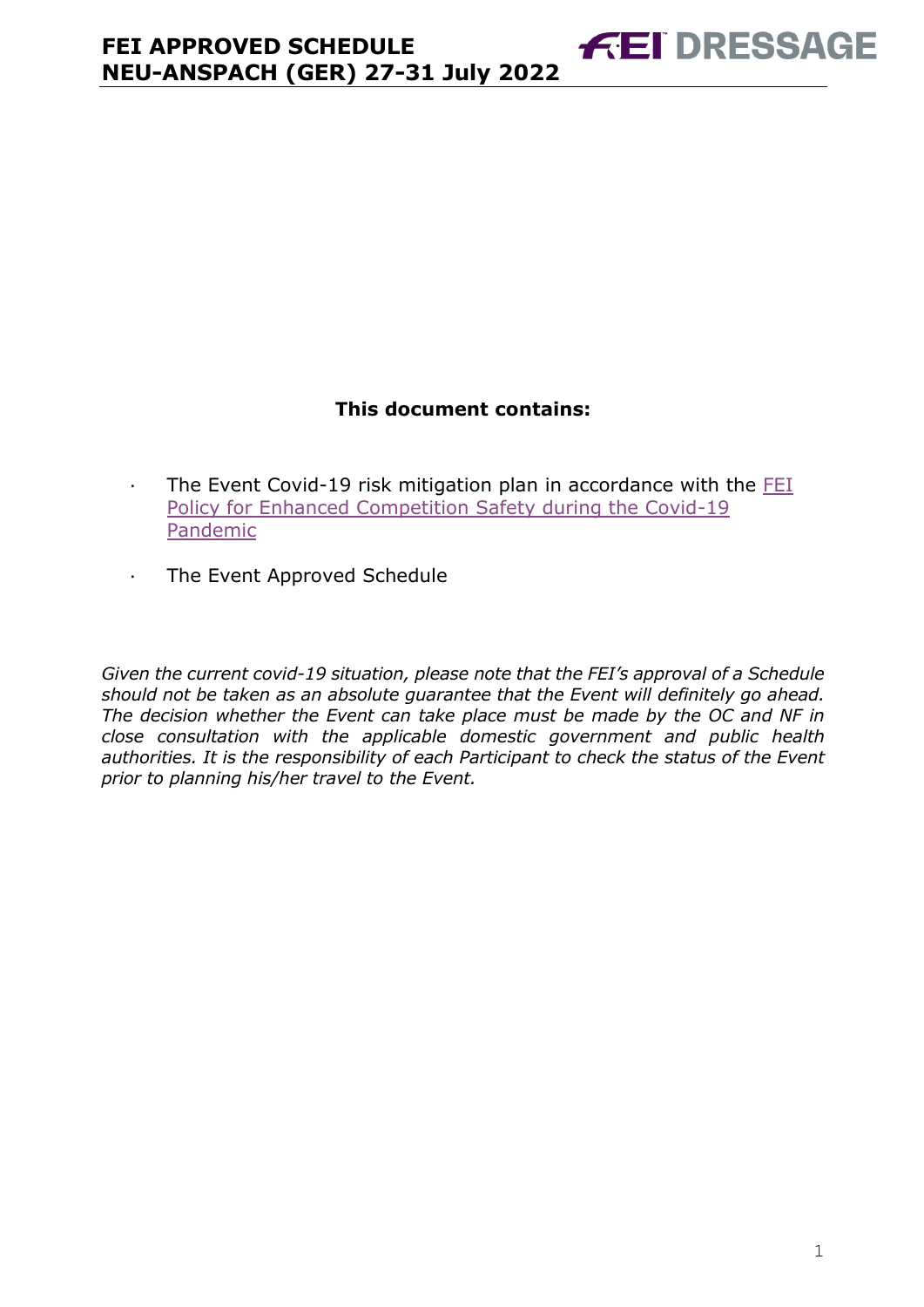#### **Mitigation Plan**

In addition to the general procedures applied on the country level, we are going to apply below plan:

#### **General**:

- 1- Daily sanitization of Jury box, Show secretary office..
- 2- Monitoring the prize giving ceremonies (social distancing & masks).
- 3- In addition to the stewarding team, (security team) to monitor the general adherence to the protocols.
- 4- Sanitizers on Venue entrances.
- 5- Sanitizers in all offices and at the entrance of every bathroom.
- 6- It's mandatory to wear the mask on the whole venue, indoor and outdoor

#### **Competitors**:

- 1- We advise all the participants to keep 1.5m distance between each other
- 2- Use of mask is mandatory while walking on the show ground
- 3- We advise all the participants to avoid grouping
- 4- Maximum 3 people are admitted at the same time in the offices
- 5- Mandatory use of mask in the offices
- 6- Prize giving without shaking hands
- 7- Restrict access to the stable and persuading riders to not bring many owners

#### **Spectators:**

- 1- We advise all spectators to keep 1.5m distance between each other.
- 2- Only one public entrance
- 3- Caution signs all over the Event
- 4- Closed bins for waste disposal
- 5- Ground signs signaling social distancing at the restaurants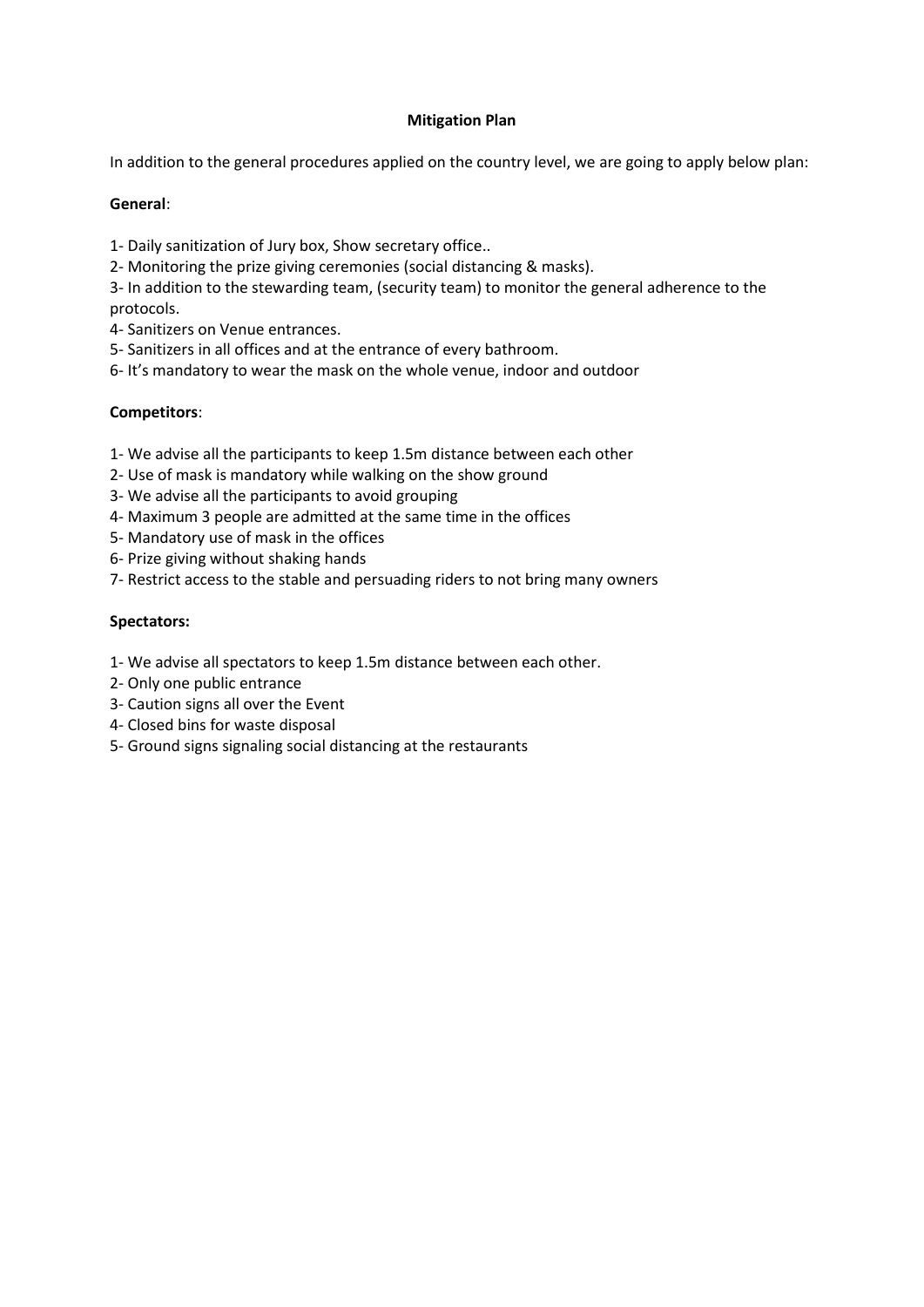# **I. DENOMINATION OF EVENT**



# <span id="page-2-0"></span>**II. GENERAL CONDITIONS**

- FEI Statutes,  $24<sup>th</sup>$  edition, effective  $17<sup>th</sup>$  November 2021.
- FEI General Regulations,  $24<sup>th</sup>$  edition,  $1<sup>st</sup>$  January 2020, updates effective  $1<sup>st</sup>$  January 2022.
- FEI Veterinary Regulations,  $14<sup>th</sup>$  edition, effective  $1<sup>st</sup>$  January 2018, updates effective 1<sup>st</sup> January 2022.
- **- FEI Dressage Rules (25 th edition, effective 1st January 2014, including updates 1 st January 2022) and if applicable the FEI Dressage World CupTM Rules 2021/2022 and 2022/2023 and FEI Dressage Nations CupTM Rules 2022.**
- Equine Anti-Doping and Controlled Medication Regulations (EADCMR), 3rd Edition, effective 1<sup>st</sup> January 2021.
- FEI Anti-Doping Rules for Human Athletes (ADRHA), based upon the 2021 WADA Code, effective 1<sup>st</sup> January 2021.
- The FEI Policy for Enhanced Competition Safety during the Covid-19 Pandemic, effective as of  $1<sup>st</sup>$  July 2020 and until further notice.
- Given the current Covid-19 situation, please note that the FEI's approval of a Schedule should not be taken as an absolute guarantee that the Event will definitely go ahead. The decision whether the Event can take place must be made by the OC and NF in close consultation with the applicable domestic government and public health authorities. It is the responsibility of each Participant to check the status of the Event prior to planning their travel to the Event.
- All subsequent published revisions, the provisions of which will take precedence.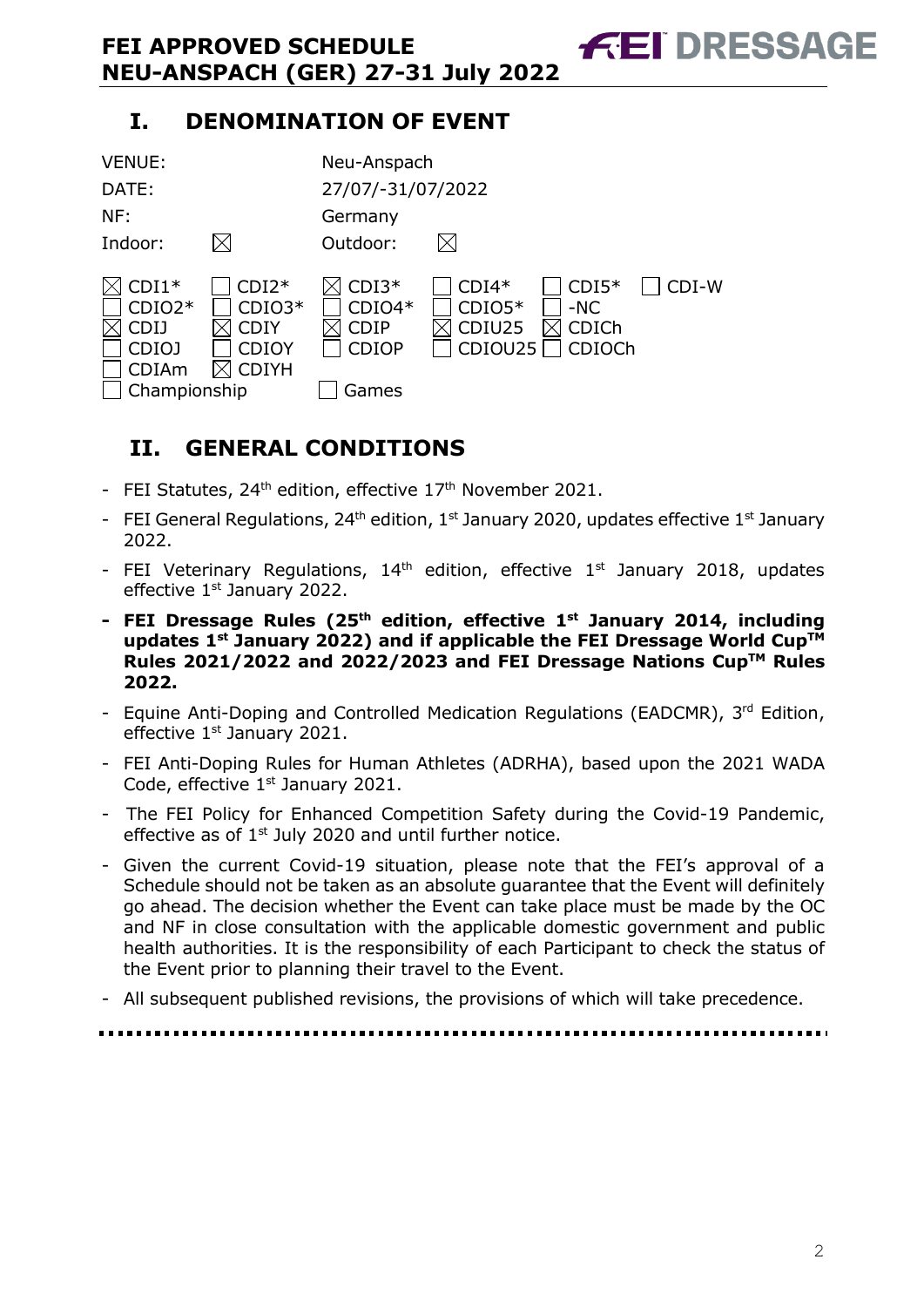#### **FEI DRESSAGE FEI APPROVED SCHEDULE NEU-ANSPACH (GER) 27-31 July 2022**

Approved by the FEI, Lausanne, on 19/04/2022. Updated 09/05/2022. Updated 21/06/2022.

 $\leq$ 

Bettina De Rham. FEI Dressage Director.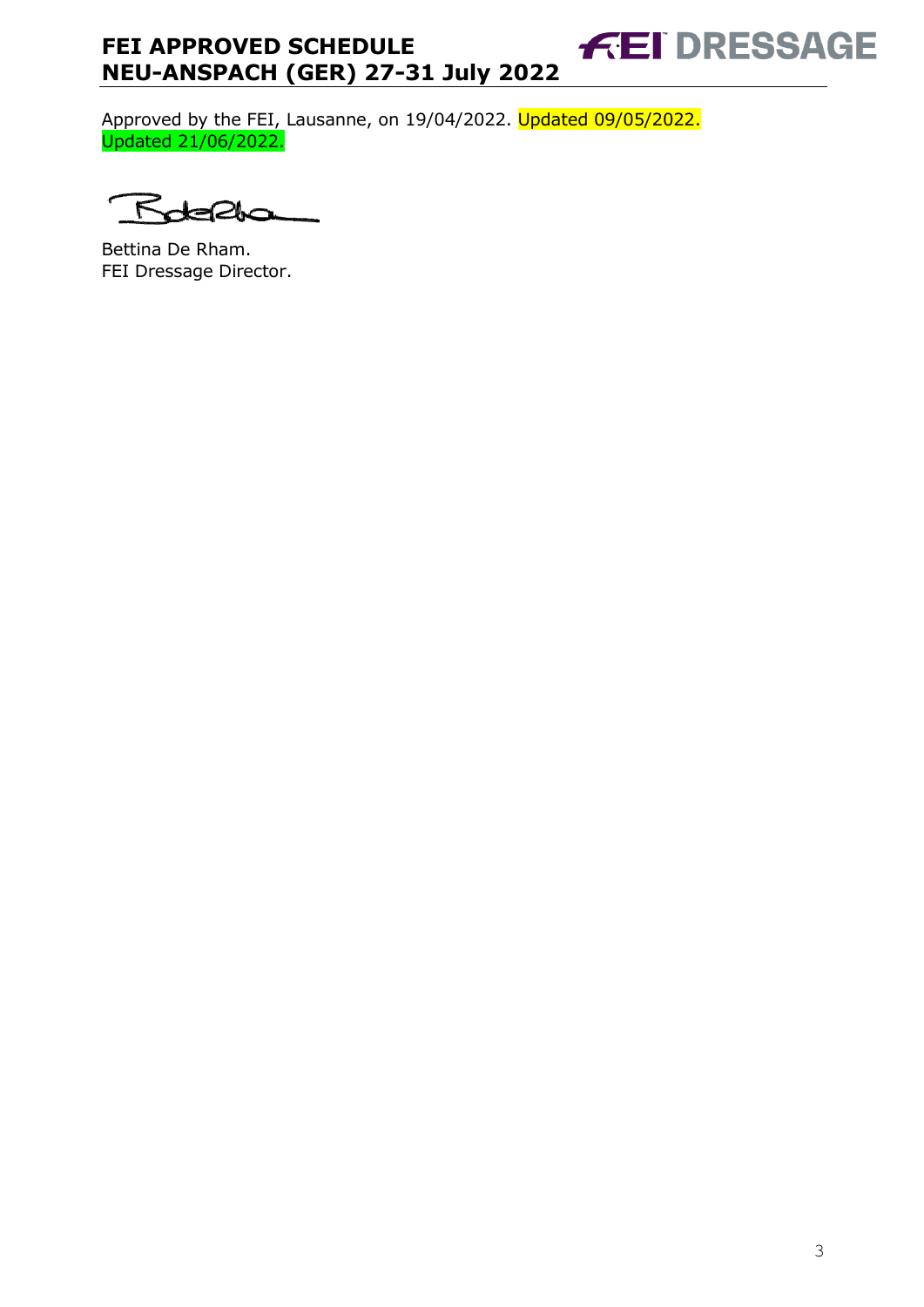# **TABLE OF CONTENTS**

| I.         |                                                                                              |                                                                                                                   |  |
|------------|----------------------------------------------------------------------------------------------|-------------------------------------------------------------------------------------------------------------------|--|
| <b>II.</b> |                                                                                              |                                                                                                                   |  |
|            |                                                                                              | III. THE FEI CODE OF CONDUCT FOR THE WELFARE OF THE HORSE 6                                                       |  |
| IV.        | 1.<br>2.<br>3.                                                                               |                                                                                                                   |  |
| V.         |                                                                                              |                                                                                                                   |  |
|            |                                                                                              |                                                                                                                   |  |
|            | 1.<br>2.<br>3.<br>4.                                                                         | ADDITIONAL FEES/CHARGES BY ORGANISING COMMITTEE:  11<br>DEGREE OF DIFFICULTY - FLOORPLAN GRAND PRIX FREESTYLE  11 |  |
|            |                                                                                              |                                                                                                                   |  |
| IX.        |                                                                                              |                                                                                                                   |  |
|            | 2.                                                                                           | 1. ATHLETES.                                                                                                      |  |
|            |                                                                                              |                                                                                                                   |  |
| XI.        |                                                                                              | LOGISTICAL/ADMINISTRATIVE/TECHNICAL INFORMATION23                                                                 |  |
|            | 1.<br>2.<br>3.<br>4.<br>5.<br>6.<br>7.<br>8.<br>9.<br>10.<br>11.<br>12.<br>13.<br>14.<br>15. | LOCAL TRANSPORTATION - ARRANGEMENTS FROM HOTEL TO                                                                 |  |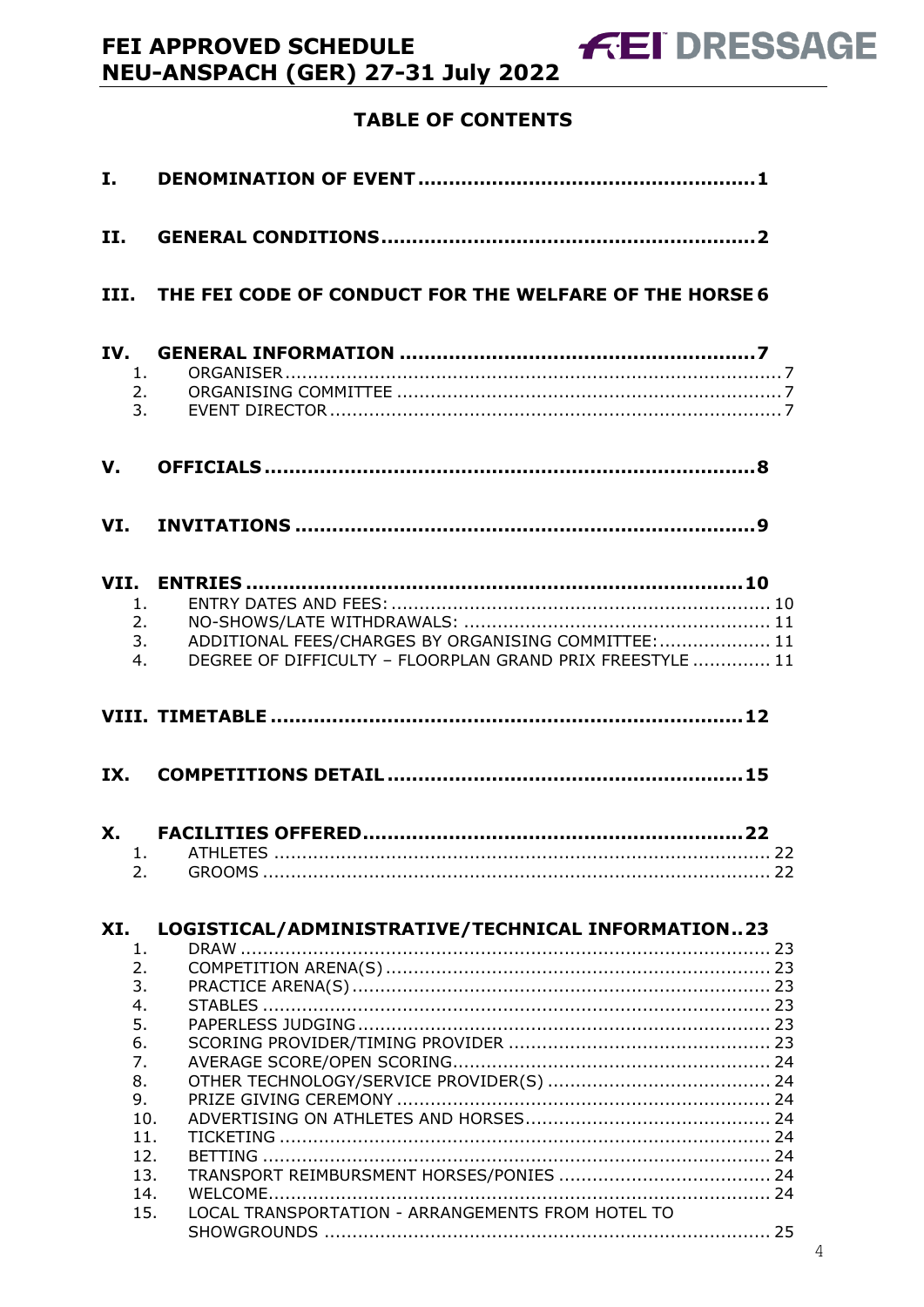| 16. ENTRY RIGHT TO SHOWGROUNDS/ACCREDITED PERSONS  25 |  |
|-------------------------------------------------------|--|
|                                                       |  |

**FEI DRESSAGE** 

| 2.             |                                                        |  |
|----------------|--------------------------------------------------------|--|
| 3.             |                                                        |  |
| 4.             |                                                        |  |
| 5.             |                                                        |  |
| 6.             |                                                        |  |
| 7 <sub>1</sub> | VENUE ARRIVAL INFORMATION & FITNESS TO COMPETE  28     |  |
| 8.             | EQUINE ANTI-DOPING AND CONTROLLED MEDICATION PROGRAMME |  |
|                |                                                        |  |
|                |                                                        |  |

#### **XIII. HUMAN ANTI-DOPING [............................................................30](#page-30-0)**

|                | 1. THE FEI POLICY FOR ENHANCED COMPETITION SAFETY DURING THE |  |
|----------------|--------------------------------------------------------------|--|
|                |                                                              |  |
| 2 <sub>1</sub> |                                                              |  |
| 3.             |                                                              |  |
| 4.             |                                                              |  |
| 5.             |                                                              |  |
|                | 6. ADDITIONAL INFORMATION FROM THE ORGANISER  33             |  |
|                |                                                              |  |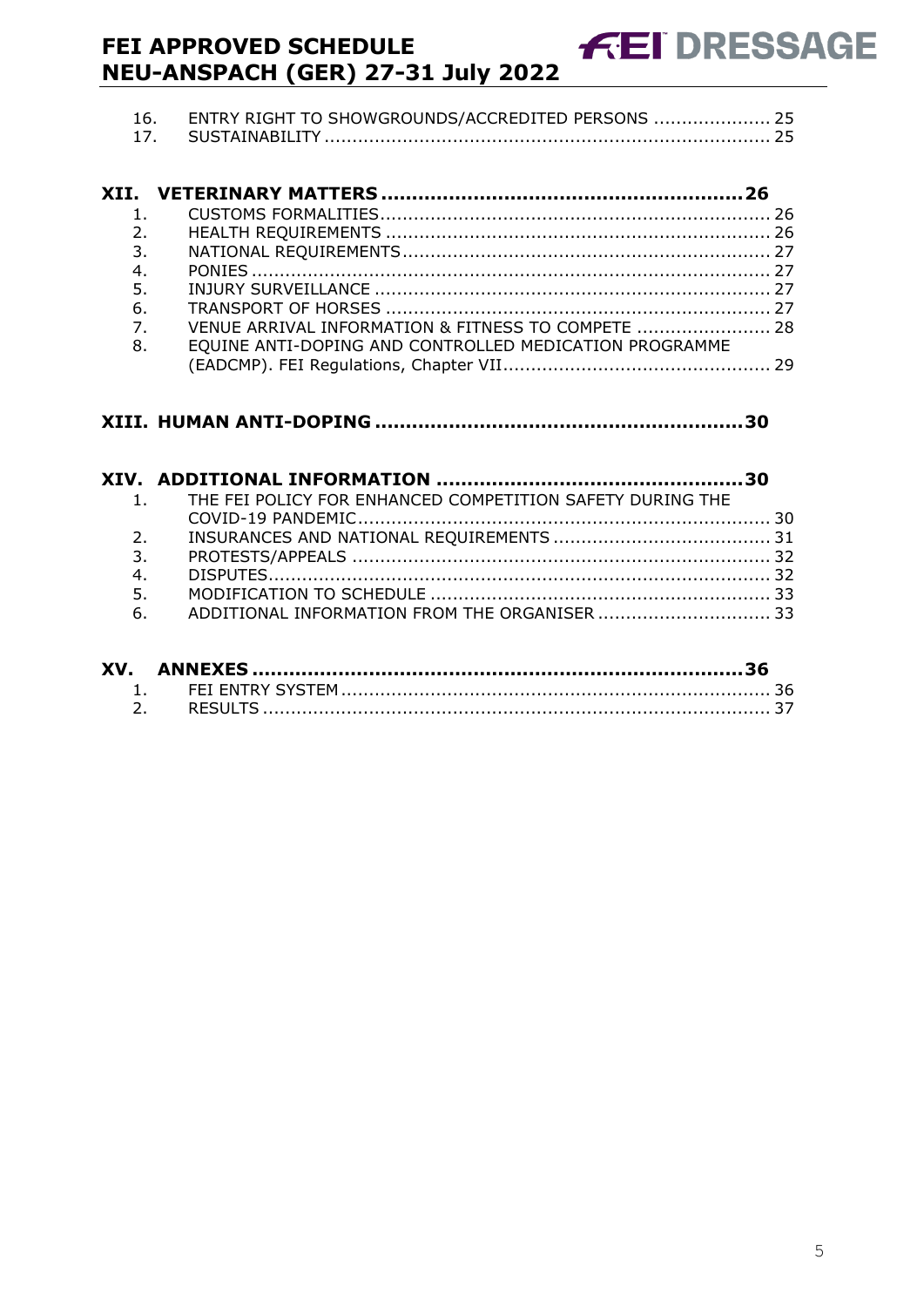## <span id="page-6-0"></span>**III. THE FEI CODE OF CONDUCT FOR THE WELFARE OF THE HORSE**

The Fédération Equestre Internationale (FEI) expects all those involved in international equestrian sport to adhere to the FEI's Code of Conduct and to acknowledge and accept that at all times the welfare of the horse must be paramount and must never be subordinated to competitive or commercial influences.

- 1. At all stages during the preparation and training of competition horses, welfare must take precedence over all other demands. This includes good horse management, training methods, farriery and tack, and transportation.
- 2. Horses and athletes must be fit, competent and in good health before they are allowed to compete. This encompasses medication use, surgical procedures that threaten welfare or safety, pregnancy in mares and the misuse of aids.
- 3. Events must not prejudice horse welfare. This involves paying careful attention to the competition areas, ground surfaces, weather conditions, stabling, site safety and fitness of the horse for onward travel after the event.
- 4. Every effort must be made to ensure that horses receive proper attention after they have competed and that they are treated humanely when their competition careers are over. This covers proper veterinary care, competition injuries, euthanasia and retirement.
- 5. The FEI urges all involved with the sport to attain the highest levels of education in their areas of expertise.

A full copy of this Code can be obtained from the Fédération Equestre Internationale, Chemin de la Joliette 8, CH-1006 Lausanne, Switzerland. Telephone: +41 21 310 47 47. The Code is available in English. The Code is also available on the FEI's website: <http://inside.fei.org/>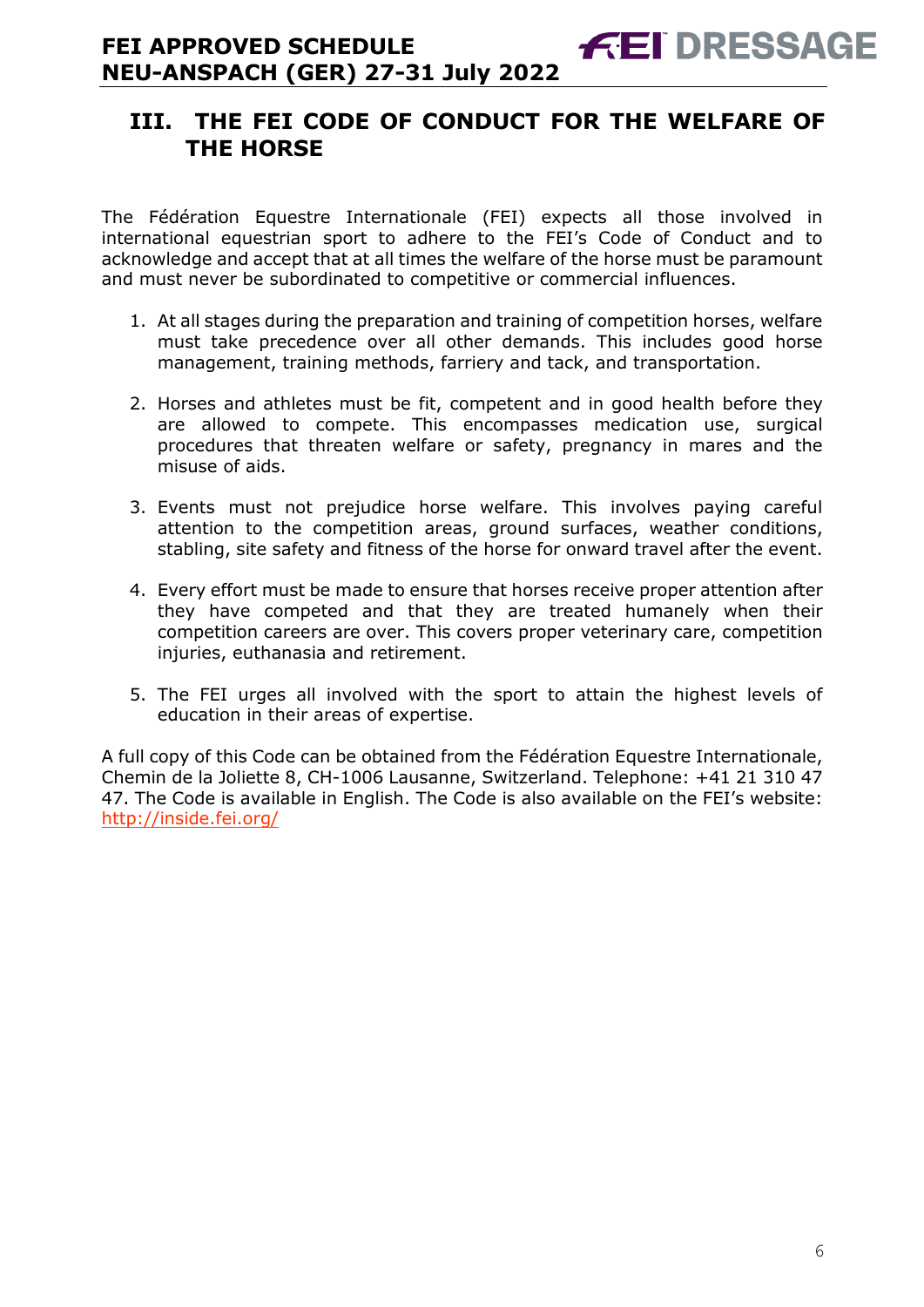**FEI DRESSAGE** 

# <span id="page-7-0"></span>**IV. GENERAL INFORMATION**

#### <span id="page-7-1"></span>**1.ORGANISER**

| Name:      | RFV Wintermühle e.V.                       |
|------------|--------------------------------------------|
| Address:   | Stahlnhainer Mühlen 10, 61267 Neu-Anspach  |
| Telephone: | +49 151 10392862                           |
| Email:     | nico.troiano@nt-equiVents.com              |
| Website:   | www.wintermuehle.de & www.nt-equiVents.com |

| <b>Contact Details Show Ground:</b> |                                                                                                       |  |  |  |  |
|-------------------------------------|-------------------------------------------------------------------------------------------------------|--|--|--|--|
| Address:                            | Stahlnhainer Mühlen 10, 61267 Neu-Anspach                                                             |  |  |  |  |
| Telephone:                          | +49 151 10392862                                                                                      |  |  |  |  |
| <b>GPS Coordinates:</b>             | Latitude: 50.267083, Longitude: 8.506282                                                              |  |  |  |  |
| <b>Accessibility Details:</b>       |                                                                                                       |  |  |  |  |
| Arrival by road:                    | A661, take exit Oberursel-Nord. After having taken the exit<br>follow B456t in direction Neu-Anspach. |  |  |  |  |
| Arrival by train:                   | railstation Neu-Anspach via railstation Bad Homburg                                                   |  |  |  |  |
| Arrival by plane:                   | airport Frankfurt am Main                                                                             |  |  |  |  |

#### <span id="page-7-2"></span>**2.ORGANISING COMMITTEE**

| Honorary President: /.                |                                                    |
|---------------------------------------|----------------------------------------------------|
| President of the event: Arnold Winter |                                                    |
| Show Secretary:                       | NT-equiVents / Nico Troiano (www.nt-equiVents.com) |
| Press Officer:                        | $\cdot$ .                                          |

#### <span id="page-7-3"></span>**3.EVENT DIRECTOR**

| Name:    | Alex Winter                               |
|----------|-------------------------------------------|
| Address: | Stahlnhainer Mühlen 10, 61267 Neu-Anspach |
| Mobile:  | +49 173 6558948                           |
| Email:   | kontakt@wintermuehle.de                   |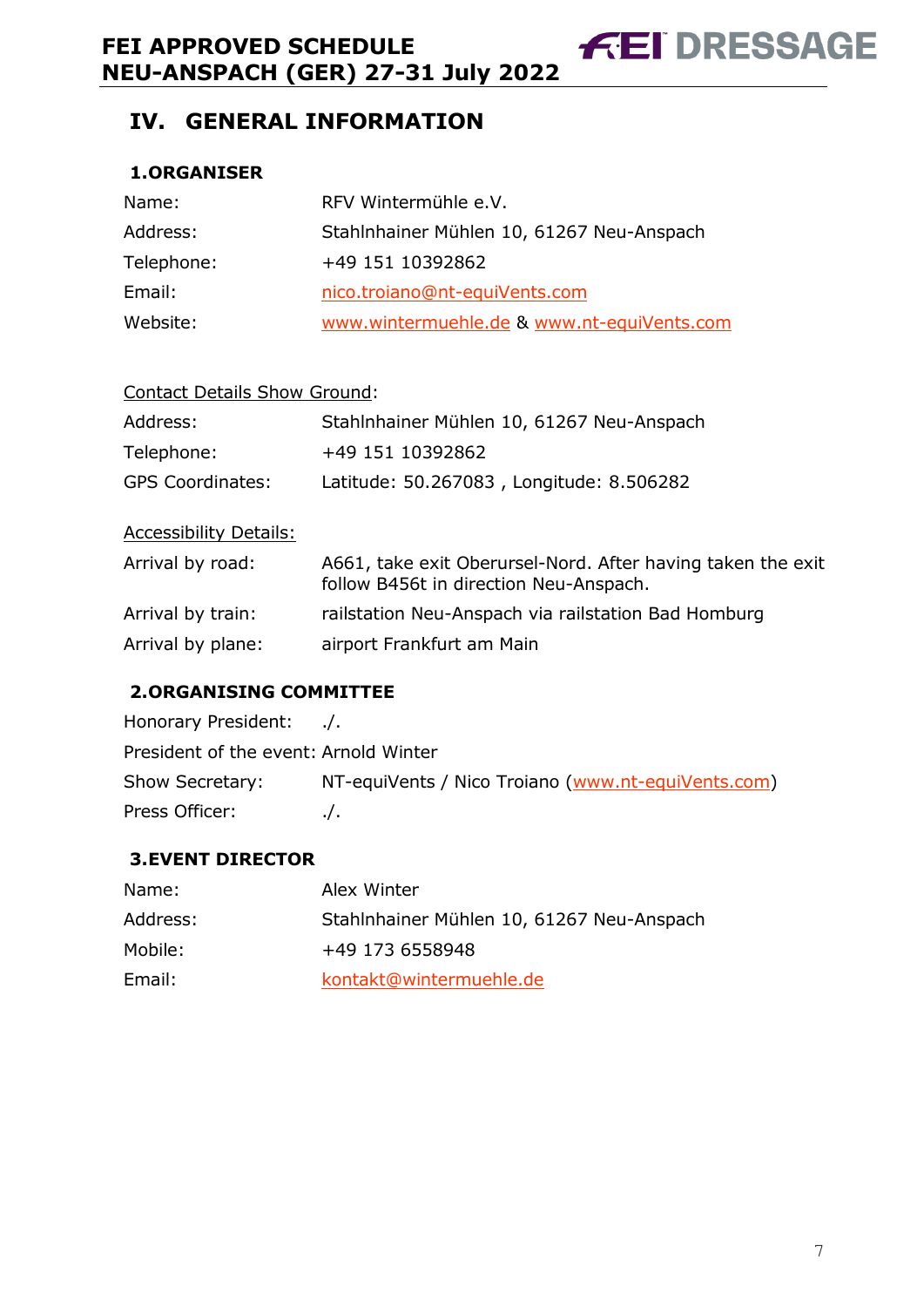# **V. OFFICIALS**

Please note that the schedule has been approved under the provision that all appointed Officials have successfully passed the on-line FEI Competency Evaluation Test, and that Veterinary Service Manager have successfully passed the necessary course as per Annex X of the VRs.

<span id="page-8-0"></span>

| Ref.                    | <b>Panel</b>                                                     | <b>Function</b>                           | <b>FEI ID</b> | <b>Name</b>                         | <b>NF</b>  | <b>Level</b>   | <b>Contact Email</b>                          |
|-------------------------|------------------------------------------------------------------|-------------------------------------------|---------------|-------------------------------------|------------|----------------|-----------------------------------------------|
|                         |                                                                  | Ground Jury President                     | 10095170      | Knut Danzberg                       | <b>GER</b> | $4*/YH$        | knut.danzberg@gmx.de                          |
|                         |                                                                  | Ground Jury Member                        | 10134966      | Thomas Kessler                      | <b>GER</b> | $4*/YH$        | kessler.t@t-online.de                         |
|                         |                                                                  | <b>Sround Jury Member</b>                 | 10051972      | Raphaël Saleh                       | <b>FRA</b> | $5*/YH$        | <u>saleh.raphael@wanadoo.fi</u>               |
|                         |                                                                  | <b>Ground Jury Member</b>                 | 10162563      | <b>Sandrine Trimborn</b>            | <b>FRA</b> | $4*$           | sandrine@gmail.com                            |
|                         |                                                                  | Ground Jury Member                        | 10003422      | Sven Rothenberger                   | <b>NED</b> | $3*$           | sven.rothenberger@aaa-ffm.de                  |
|                         |                                                                  | Ground Jury Member                        | 10154399      | Hans Voser                          | SUI        | $4*$           | voserh@bluewin.ch                             |
| 1                       | Ground Jury                                                      | Ground Jury Member                        | 10051976      | Orsolya Hillier                     | <b>HUN</b> | $4*/YH$        | orsolyahillier@gmail.com                      |
|                         |                                                                  | Ground Jury Member                        | 10147045      | Janine van Twist                    | <b>NED</b> | $4*/YH$        | j.vantwist@mvogroep.nl                        |
|                         |                                                                  | Ground Jury Member                        | 10279305      | Pascal Strohbücker                  | <b>GER</b> | Nat.           | p.strohbuecker@gmx.de                         |
|                         |                                                                  | Ground Jury Member                        | 10279313      | Martin Kröninger                    | <b>GER</b> | Nat.           | info@pferdesport-kroeninger.de                |
|                         |                                                                  | Ground Jury Member                        | 10279308      | Tina Viebahn                        | <b>GER</b> | Nat.           | tina.viebahn@qmx.de                           |
|                         |                                                                  | Foreign Judge                             | 10038239      | Christof Umbach                     | LUX        | $5*/YH$        | christof.umbach@yahoo.com                     |
| $\overline{\mathbf{2}}$ | Foreign Technical Delegate                                       | Foreign Technical Delegate                |               | N/A                                 |            |                |                                               |
| 3                       | Chief Steward                                                    | Chief Steward                             | 10051914      | Diana Münnich                       | <b>GER</b> | 3              | dmuennich@fn-dokr.de                          |
|                         | <b>Assistant Stewards</b>                                        | <b>Assistant Steward</b>                  | 10052167      | Didier Deschauwer                   | <b>BEL</b> | 3              | deschauwer@gmail.com                          |
| 4                       |                                                                  | <b>Assistant Steward</b>                  | 10050457      | Jacques van Daele                   | <b>BEL</b> | 3              | vandaelejacques@telnet.be                     |
|                         |                                                                  | <b>Assistant Steward</b>                  | 10115530      | Veronika Kelemenova                 | <b>SVK</b> | 1              | kelemen.veronika26@qmail.com                  |
|                         |                                                                  | <b>Assistant Steward</b>                  |               | n/a                                 |            |                |                                               |
| 5                       | FEI Veterinary Delegate                                          | Veterinary Delegate                       | 10049007      | Dr. Richard Hirschhäuser            | <b>GER</b> | 3              | feivet125@web.de                              |
|                         |                                                                  |                                           |               |                                     |            |                | +49 171 776 3510                              |
|                         | <b>Veterinary Services</b><br>Manager / Treating<br>Veterinarian | Veterinary Services Manager               | 10082589      | Dr. Thomas Hirschhäuser             | <b>GER</b> | $\overline{2}$ | praxishirschhaeuser@web.de<br>+49 178 5555306 |
| 6                       |                                                                  | <b>Permitted Treating</b><br>Veterinarian | 10082589      | Dr. Thomas Hirschhäuser             | <b>GER</b> |                | praxishirschhaeuser@web.de                    |
|                         |                                                                  | (one for every 200 horses)                |               |                                     |            |                | +49 178 5555306                               |
| $\overline{\mathbf{z}}$ | Doctor/Medical Service                                           | Doctor/Medical Service                    |               | Johanniter-Unfall-Hilfe Neu Anspach | <b>GER</b> |                | +49 151 10392862                              |
| 8                       | Farrier                                                          | Farrier                                   |               | Jens Eutenai                        | <b>GER</b> |                | +49 151 58557023                              |
| 9                       | NF Delegate                                                      | NF Delegate                               | 10095170      | Knut Danzberg                       | <b>GER</b> | $3*/YH$        | knut.danzberg@gmx.de                          |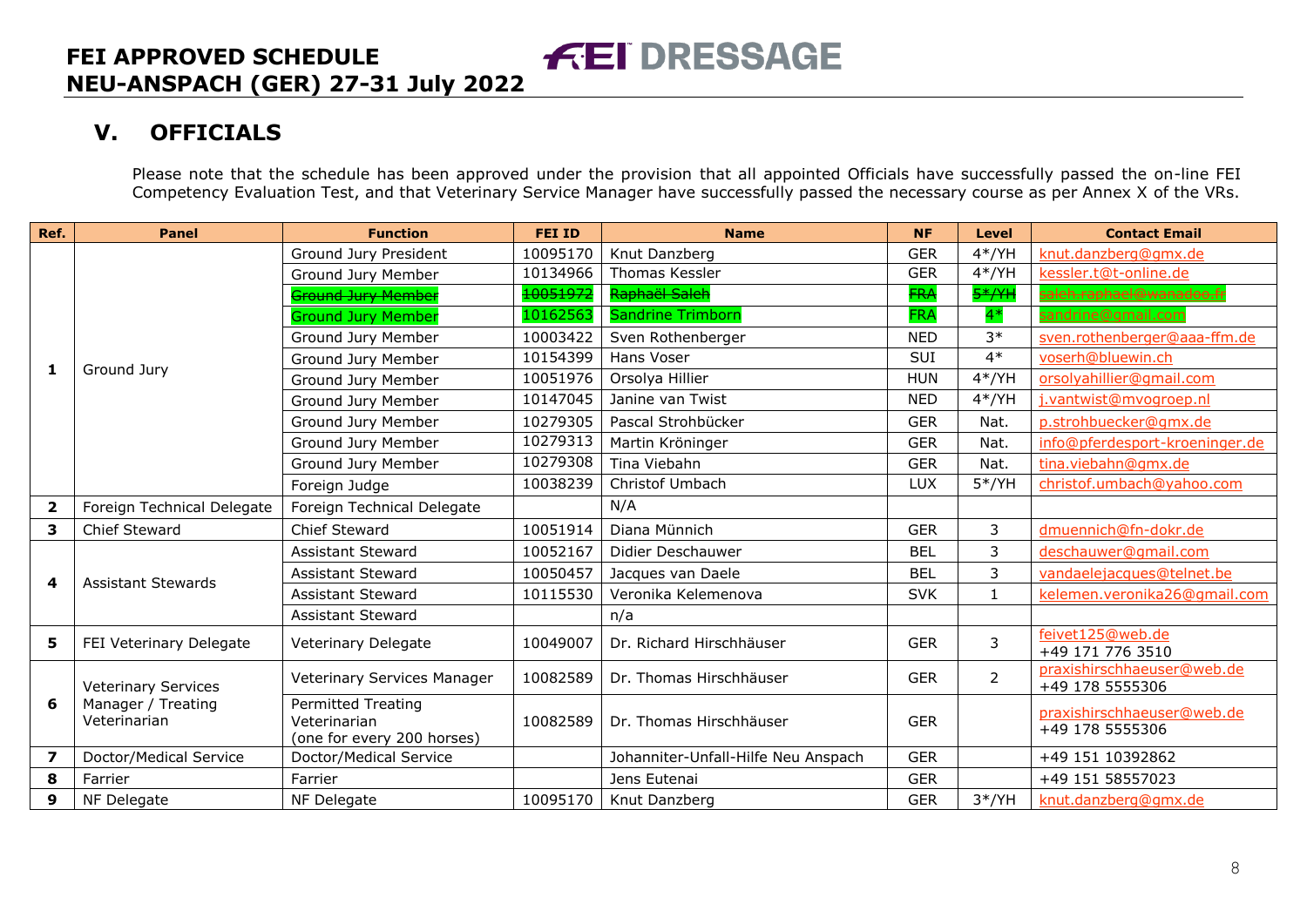# **FEI DRESSAGE**

# <span id="page-9-0"></span>**VI. INVITATIONS**

#### **CDI3\***

Number of NFs invited: all NFs affiliated to the FEI Total Number of athletes: 40 Number of home athletes: 20 (acc. to a special handicap agreed upon with NF GER) Number of athletes per NF: all athletes entered Number of horses per athlete: 3 Number of FEI Wild Cards: 3 Number of OC Wild Cards: 2 Athletes are invited by the Organiser through their NF. One (1) groom per athlete.

#### **CDI1\***

Number of NFs invited: all NFs affiliated to the FEI Total Number of athletes: 30 Number of home athletes: 15 (acc. to a special handicap agreed upon with NF GER) Number of athletes per NF: all athletes entered Number of horses per athlete: 2 Number of OC Wild Cards: 2 Athletes are invited by the Organiser through their NF. One (1) groom per athlete.

### **CDIYH**

Number of NFs invited: all NFs affiliated to the FEI Total Number of athletes: 30 Number of home athletes: 15 (acc. to a special handicap agreed upon with NF GER) Number of athletes per NF: all athletes entered Number of horses per athlete: 3 Number of OC Wild Cards: 2 Athletes are invited by the Organiser through their NF. One (1) groom per athlete.

# **CDIU25/CDIY/CDIJ/CDIP/CDICh**

all NFs affiliated to the FEI Total Number of athletes: 50 Number of home athletes: 25 (acc. to a special handicap agreed upon with NF GER) Number of athletes per NF: all athletes entered Number of horses per athlete: 2 Number of OC Wild Cards: 2 Athletes are invited by the Organiser through their NF. One (1) groom per athlete.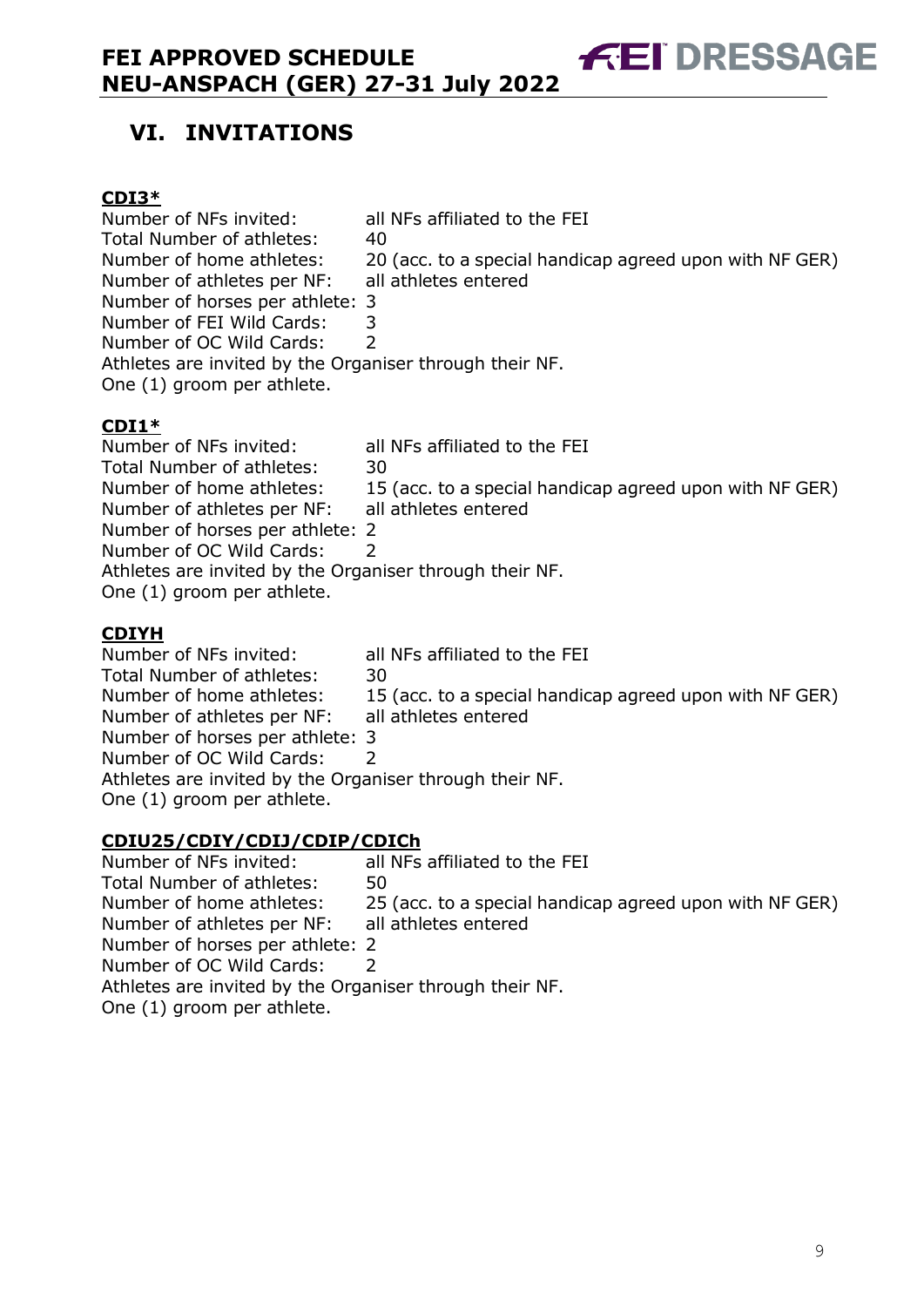# <span id="page-10-0"></span>**VII. ENTRIES**

 You must use the FEI Entry System for all categories of this Event: [https://entry.fei.org/index.php?page=PFO\\_Entries\\_NF\\_EventSearch](https://entry.fei.org/index.php?page=PFO_Entries_NF_EventSearch)

**FEI DRESSAGE** 

- You will find additional documentation on: <https://inside.fei.org/fei/your-role/it-services/it-platforms/fei-entry-system>
- All Athletes and Horses participating in any International Competition must be registered with the FEI.
- Athletes and/or Horses present at the Event without having been entered through the FEI's Online Entry System will automatically be disqualified unless compelling circumstances warrant otherwise.
- German Athletes have to enter through the German Entry System NeOn! Entries of German Athletes will then be uploaded into the FEI Online Entry System!

#### <span id="page-10-1"></span>**1.ENTRY DATES AND FEES:**

#### **Deadlines for entries**

Definite Entries: 04/07/2022

Last date for substitutions: 27/07/2022, two hours prior to the Horse Inspection

Entries have to be in accordance with the FEI Dressage Rules, Art. 423 and the FEI General Regulations, Art. 116.

| <b>Total fee per horse:</b> | 490,00 Euro               |
|-----------------------------|---------------------------|
| <b>VAT</b>                  | $\cdot$ .                 |
| Stabling fee per horse:     | included in the entry fee |
| <b>Entry fee per horse:</b> | 490,00 Euro               |

Entry fee and fee for power supply of German Athletes will be subject to direct debit through the German online system NeOn.

Foreign Athletes are asked to transfer in advance  $\epsilon$  250,00 by closing date of entries to the following account: Account holder: RFV Wintermühle e.V. Bank: Frankfurter Volksbank IBAN: DE24 5019 0000 4201 4122 05 BIC: FFVBDEFFXXX Reference: Name/level/horse of the rider EADCMP fee, manure disposal, costs for forage etc. (see "ADDITIONAL FEES/CHARGES BY OC") will be invoiced in addition on site. Contact details: Name: Nico Troiano (www.nt-equiVents.com) Telephone: +49(0) 151 103 92 862 Email: [nico.troiano@nt-equiVents.com](mailto:nico.troiano@nt-equiVents.com)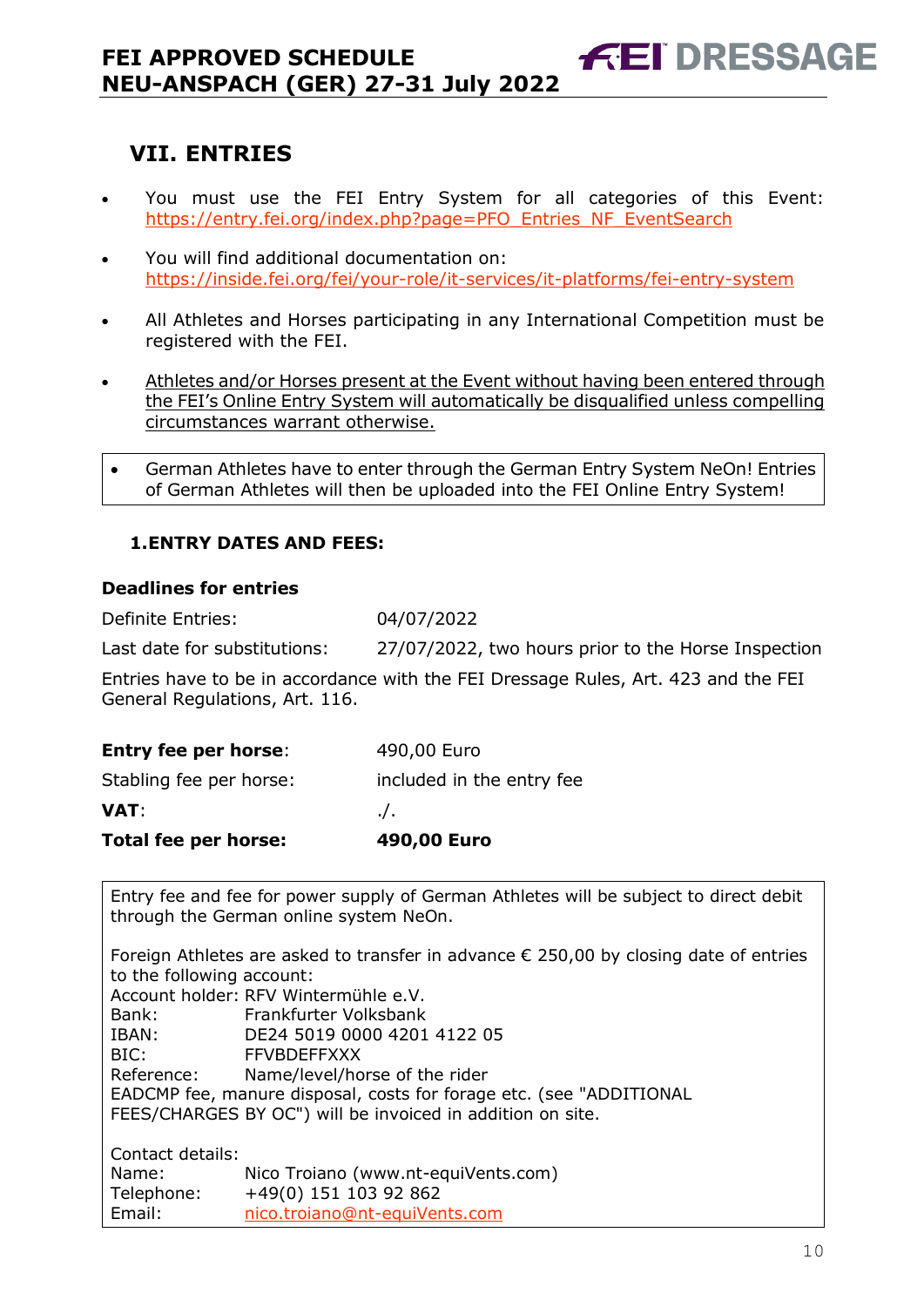#### <span id="page-11-0"></span>**2.NO-SHOWS/LATE WITHDRAWALS:**

**NB:** In the case of withdrawals after the date of definite entries or no-shows the athlete or the respective NF will be held liable to reimburse the Organiser for the actual financial loss incurred by the Organiser (i.e., stabling and hotel expenses) as a result of the late withdrawal or no-show.

**FEI DRESSAGE** 

Amount charged: full entry fee

#### <span id="page-11-1"></span>**3.ADDITIONAL FEES/CHARGES BY ORGANISING COMMITTEE:**

All other fees must be listed hereunder with the details of the amounts to be charged and approved by the FEI. Only fees approved by the FEI and listed in the approved Schedule can be charged by the Organiser.

EADCMP Fee:

Included in compulsory entry fee  $\Box$  Not included in compulsory entry fee  $\boxtimes$ 

Lower-Level Events (CIMs) CHF 18 per horse per event (For definition of CIMs see Appendix E of the FEI General Regulations) Higher-Level Events CHF 25 per horse per event (All other events not defined as CIM)

| Electricity (upon request):      | 95,00 Euro per charge                       |
|----------------------------------|---------------------------------------------|
| Manure disposal:                 | 40,00 Euro per horse                        |
| Hay:                             | 15,00 Euro per bale                         |
| Straw $(1st$ bedding included):  | 10,00 Euro per portion                      |
| Shavings:                        | 20,00 Euro per bale                         |
| Additional Box / Training Horse: | 300,00 Euro per box                         |
| Tack Box:                        | 250,00 Euro per box                         |
| <b>EADCMP</b> fee:               | CDI3*: 25,00 Euro per horse                 |
|                                  | CDI1*/CDIYH/CDIJYP: 18,00 € per horse/ponyx |

#### **VAT not applicable!**

VAT Number of the Organiser: n/a

#### <span id="page-11-2"></span>**4. DEGREE OF DIFFICULTY – FLOORPLAN GRAND PRIX FREESTYLE**

 $\Box$  DoD will be used.  $\boxtimes$  DoD will not be used.  $\Box$  Not Applicable. Athletes are required to login using their own credentials on to [http://dressagefreestyle.fei.org](http://dressagefreestyle.fei.org/) to create or assign their Grand Prix Freestyle floorplan at the latest 2 hours prior to:

 $\Box$  the horse inspection.

 $\Box$  the draw of the Grand Prix (CDIs/CDIOs) / Short Grand Prix (CDI-Ws).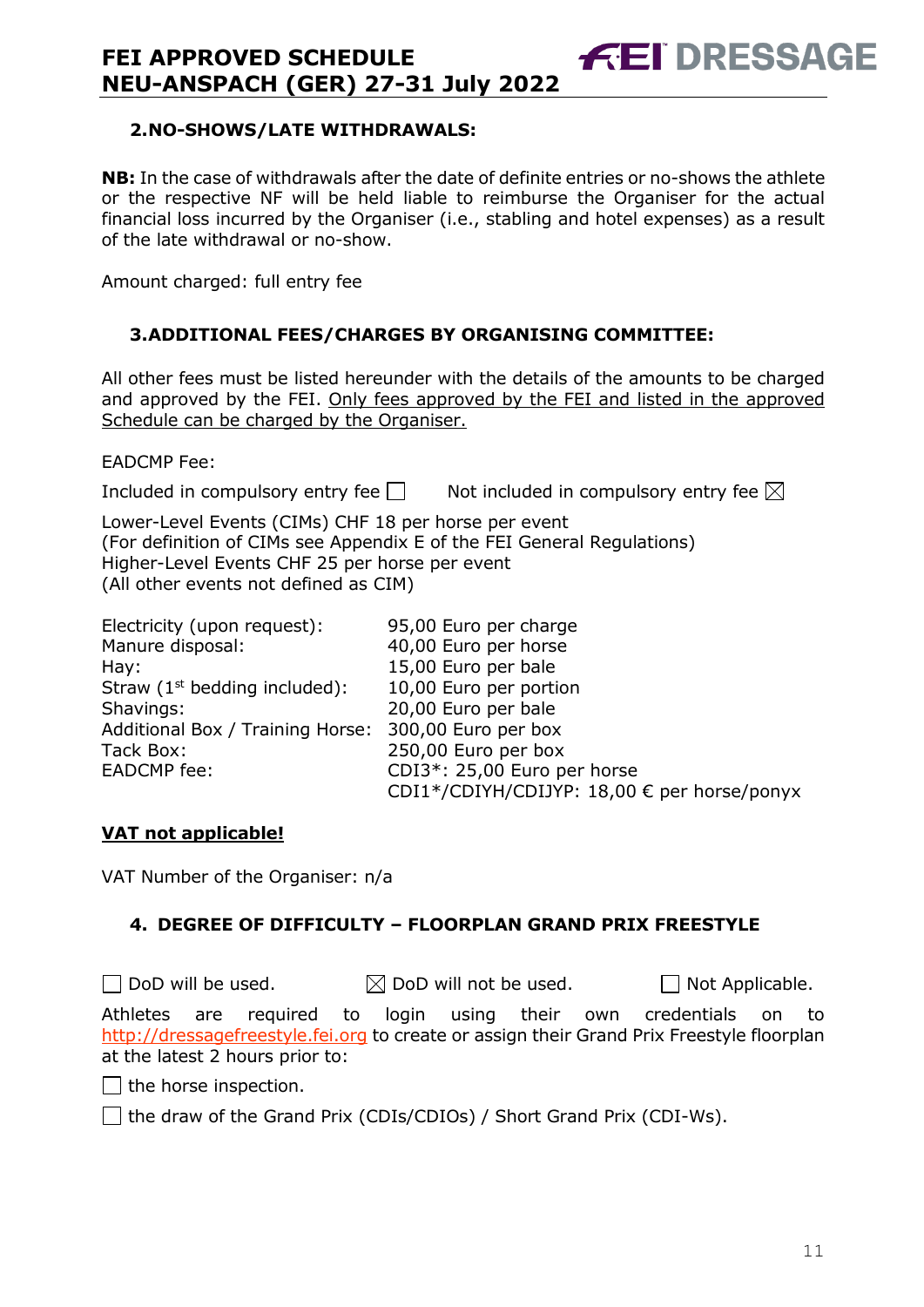# <span id="page-12-0"></span>**VIII. TIMETABLE**

#### **Competitions must not start before 08:00 h and must not finish after 23:00 h unless prior approval is granted by the FEI.**

**The current edition of Dressage Tests at the date of the show will be used and all tests must be ridden from memory.** <https://inside.fei.org/fei/your-role/organisers/dressage/tests>

|                                                            | Day       | <b>Date</b> | <b>Time</b> |
|------------------------------------------------------------|-----------|-------------|-------------|
| • Opening of stables                                       | Tuesday   | 26/07/2022  | 14:00 h     |
| · Horse Inspection                                         |           |             |             |
| All CDI's                                                  | Wednesday | 27/07/2022  | 12:00 h     |
| Possible last chance for<br>CDI3*, CDIY, CDIJ, CDIP, CDICh | Thursday  | 28/07/2022  | 14:00 h     |
| • Declaration of Starters                                  |           |             |             |
| CDI1*, CDIYH, CDIU25                                       | Wednesday | 27/07/2022  | 12:00 h     |
| CDI3*, CDIY, CDIJ, CDIP, CDICh                             | Thursday  | 28/07/2022  | 14:00 h     |
| • Draw:                                                    |           |             |             |
| CDI1*, CDIYH, CDIU25                                       | Wednesday | 27.04.2022  | 18:00 h     |
| CDI3*, CDIY, CDIJ, CDIP, CDICh                             | Thursday  | 28/07/2022  | 18:00 h     |

| <b>Competitions CDI3*:</b>  | Day      | <b>Date</b> | <b>Time</b> | <b>Prize Money</b> |
|-----------------------------|----------|-------------|-------------|--------------------|
| Competition No 1            | Friday   | 29/07/2022  | 15:45       | 2.500,00 €         |
| Grand Prix - Big Tour       |          |             |             |                    |
| Competition No 2            | Saturday | 30/07/2022  | 20:00       | 2.500,00 €         |
| <b>Grand Prix Freestyle</b> |          |             |             |                    |
| (Floodlight)                |          |             |             |                    |
| Competition No 3            | Sunday   | 31/07/2022  | 20:00       | 2.500,00 €         |
| <b>Grand Prix Special</b>   |          |             |             |                    |
| <b>Total Prize Money</b>    |          |             |             | 7.500.,00 €        |
| <b>Prizes in Kind</b>       |          |             |             |                    |

| <b>Competitions CDI1*:</b>          | Day      | <b>Date</b> | <b>Time</b> | <b>Prize Money</b> |
|-------------------------------------|----------|-------------|-------------|--------------------|
| Competition No 4<br>Prix St Georges | Thursday | 28/07/2022  | 15:45       | 750,00 €           |
| Competition No 5<br>Intermediate I  | Saturday | 30/07/2022  | 17:30       | 750,00 €           |
| <b>Total Prize Money</b>            |          |             |             | 1.500,00 €         |
| <b>Prizes in Kind</b>               |          |             |             |                    |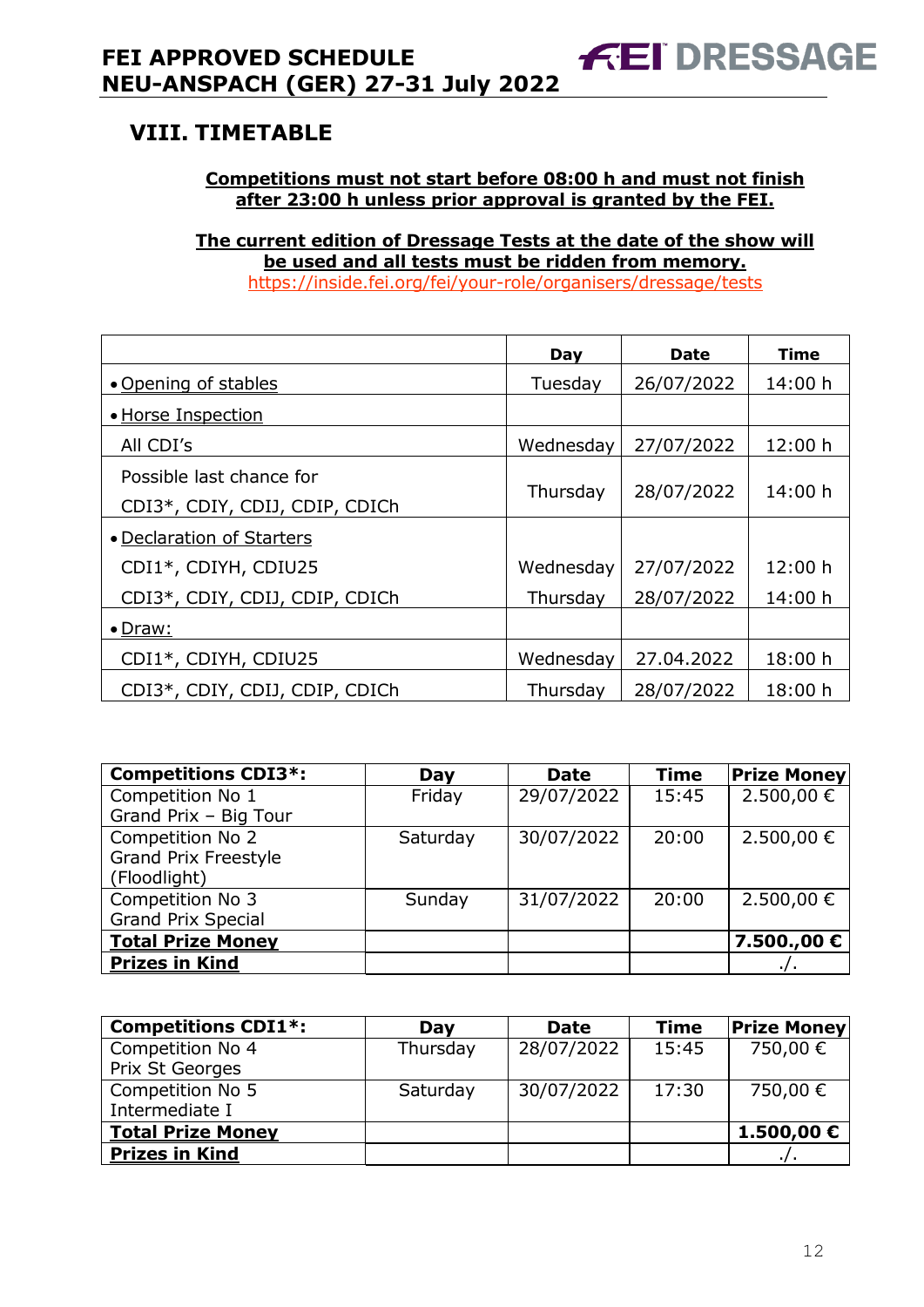| <b>Competitions CDIYH:</b> | Day      | <b>Date</b> | <b>Time</b> | <b>Prize Money</b> |
|----------------------------|----------|-------------|-------------|--------------------|
| Competition No 6           | Thursday | 28/07/2022  | 12:30       | . / .              |
| Preliminary test for 5 yo  |          |             |             |                    |
| Competition No 7           | Friday   | 29.04.2022  | 14:00       | 200,00€            |
| Final test for 5 yo        |          |             |             |                    |
| Competition No 8           | Thursday | 28/07/2022  | 13:30       | $\cdot$ /.         |
| Preliminary test for 6 yo  |          |             |             |                    |
| Competition No 9           | Friday   | 29.04.2022  | 15:00       | 300,00€            |
| Final test for 6 yo        |          |             |             |                    |
| Competition No 10          | Thursday | 28/07/2022  | 14:30       | ./.                |
| Preliminary test for 7 yo  |          |             |             |                    |
| Competition No 11          | Saturday | 30/07/2022  | 14:15       | 750,00 €           |
| Final test for 7 yo        |          |             |             |                    |
| <b>Total Prize Money</b>   |          |             |             | 1.250,00€          |
| <b>Prizes in Kind</b>      |          |             |             |                    |

**FEI DRESSAGE** 

| <b>Competitions CDIU25:</b>                                    | Day      | <b>Date</b> | <b>Time</b> | <b>Prize Money</b> |
|----------------------------------------------------------------|----------|-------------|-------------|--------------------|
| Competition No. 12<br>FEI Grand Prix 16-25                     | Thursday | 28/07/2022  | 18:00       | $\cdot$ / $\cdot$  |
| Competition No. 13<br>FEI Grand Prix Freestyle<br>(Floodlight) | Saturday | 30/07/2022  | 20:00       | $\cdot$ /.         |
| <b>Total Prize Money</b>                                       |          |             |             |                    |
| <b>Prizes in Kind</b>                                          |          |             |             |                    |

| <b>Competitions CDIY:</b>   | Day      | <b>Date</b> | <b>Time</b> | <b>Prize Money</b> |
|-----------------------------|----------|-------------|-------------|--------------------|
| Competition No 14           | Friday   | 29/07/2022  | 19:30       |                    |
| FEI Young Riders Team       |          |             |             |                    |
| (Floodlight)                |          |             |             |                    |
| Competition No 15           | Saturday | 30/07/2022  | 15:15       |                    |
| FEI Young Riders Individual |          |             |             |                    |
| Competition No 16           | Sunday   | 31/07/2022  | 13:30       |                    |
| FEI Young Riders Freestyle  |          |             |             |                    |
| <b>Total Prize Money</b>    |          |             |             |                    |
| <b>Prizes in Kind</b>       |          |             |             |                    |

| <b>Competitions CDIJ:</b> | Day      | <b>Date</b> | <b>Time</b> | <b>Prize Money</b> |
|---------------------------|----------|-------------|-------------|--------------------|
| Competition No 17         | Friday   | 29/07/2022  | 10:30       | $\cdot$ / $\cdot$  |
| FEI Juniors Team          |          |             |             |                    |
| indoor arena              |          |             |             |                    |
| Competition No 18         | Saturday | 30/07/2022  | 12:15       | $\cdot/\cdot$      |
| FEI Juniors Individual    |          |             |             |                    |
| Competition No 19         | Sunday   | 31/07/2022  | 09:30       |                    |
| FEI Juniors Freestyle     |          |             |             |                    |
| <b>Total Prize Money</b>  |          |             |             |                    |
| <b>Prizes in Kind</b>     |          |             |             |                    |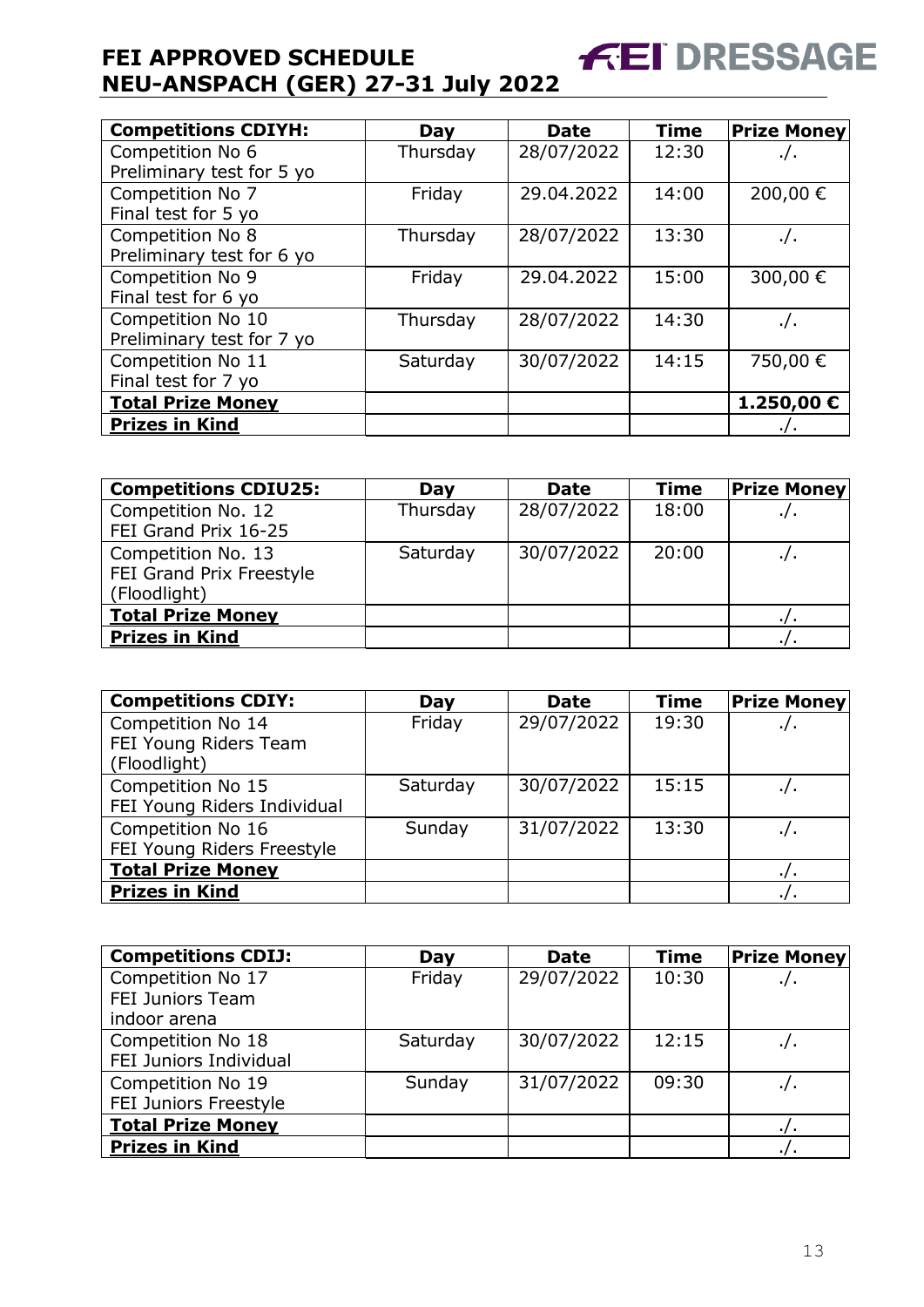| <b>Competitions CDIP:</b>                                 | Day      | <b>Date</b> | <b>Time</b> | <b>Prize Money</b> |
|-----------------------------------------------------------|----------|-------------|-------------|--------------------|
| Competition No 20<br>FEI Pony Riders Team<br>indoor arena | Friday   | 29/07/2022  | 12:45       | ٠/٠                |
| Competition No 21<br>FEI Pony Riders Individual           | Saturday | 30/07/2022  | 09:30       |                    |
| Competition No 22<br>FEI Pony Riders Freestyle            | Sunday   | 31/07/2022  | 11:30       |                    |
| <b>Total Prize Money</b>                                  |          |             |             |                    |
| <b>Prizes in Kind</b>                                     |          |             |             |                    |

| <b>Competitions CDICh:</b> | Day      | <b>Date</b> | <b>Time</b> | <b>Prize Money</b> |
|----------------------------|----------|-------------|-------------|--------------------|
| Competition No 23          | Friday   | 29/07/2022  | 09:00       | $\cdot$ /.         |
| FEI Children Preliminary B |          |             |             |                    |
| indoor arena               |          |             |             |                    |
| Competition No 24          | Saturday | 30/07/2022  | 08:00       | ./.                |
| FEI Children Team          |          |             |             |                    |
| Competition No 25          | Sunday   | 31/07/2022  | 08:00       |                    |
| FEI Children individual    |          |             |             |                    |
| <b>Total Prize Money</b>   |          |             |             |                    |
| <b>Prizes in Kind</b>      |          |             |             | .                  |

#### **GENERAL CLASSIFICATION AT THE END OF THE COMPETITIONS:**

| Leading athlete award $-$ | N/A |
|---------------------------|-----|
| Best foreign athlete -    | N/A |
| Best home athlete -       | N/A |
| Team awards $-$           | N/A |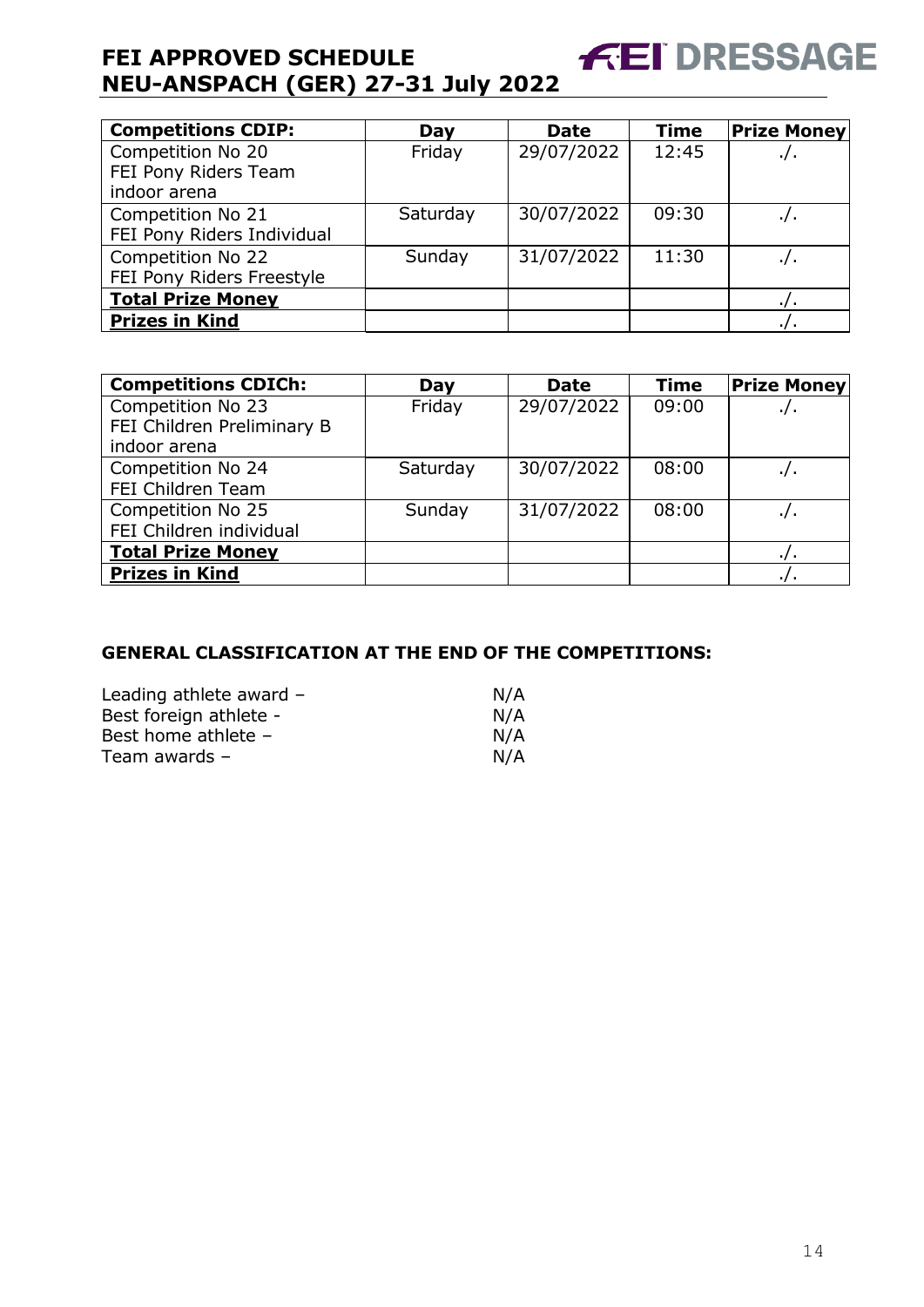# <span id="page-15-0"></span>**IX. COMPETITIONS DETAIL**

#### **FIRST DAY: Thursday DATE: 28/07/2022**

#### **COMPETITION No 6 – CDIYH**

| FEI Preliminary Test for 5-year-old horses |
|--------------------------------------------|
| Number of horses per athlete: 3            |
| All entries entered                        |
| Ordinary draw Art 424.2                    |
| Prizes in kind to the best 25%             |
|                                            |

\* \* \* \* \* \* \* \* \* \* \*

#### **COMPETITION No 8 – CDIYH**

| Test:                           | FEI Preliminary Test for 6-year-old horses |
|---------------------------------|--------------------------------------------|
| Number of horses per athlete: 3 |                                            |
| Open to:                        | All entries entered                        |
| Draw/Art:                       | Ordinary draw Art 424.2                    |
| Prize money:                    | Prizes in kind to the best 25%             |
|                                 |                                            |

\* \* \* \* \* \* \* \* \* \* \*

#### **COMPETITION No 10 – CDIYH**

| Test:                           | FEI Preliminary Test for 7-year-old horses |
|---------------------------------|--------------------------------------------|
| Number of horses per athlete: 3 |                                            |
| Open to:                        | All entries entered                        |
| Draw/Art:                       | Ordinary draw Art 424.2                    |
| Prize money:                    | Prizes in kind to the best 25%             |
|                                 |                                            |

\* \* \* \* \* \* \* \* \* \*

#### **COMPETITION No 4 – CDI1\***

| Test:                                                           | <b>FEI Prix St-Georges</b>                |
|-----------------------------------------------------------------|-------------------------------------------|
| Number of horses per athlete: 2                                 |                                           |
| Open to:                                                        | All Athletes entered                      |
| Draw/Art:                                                       | Ordinary Draw, Art. 425.2                 |
| Prize money:                                                    | 750 EUR                                   |
| Breakdown:                                                      | 150/100/70/60/40/40/40/40/30/30/30/30/30/ |
|                                                                 | 30/30                                     |
| If more athletes are placed the next receive $\epsilon$ 20 each |                                           |

If more athletes are placed the next receive  $\epsilon$  20 each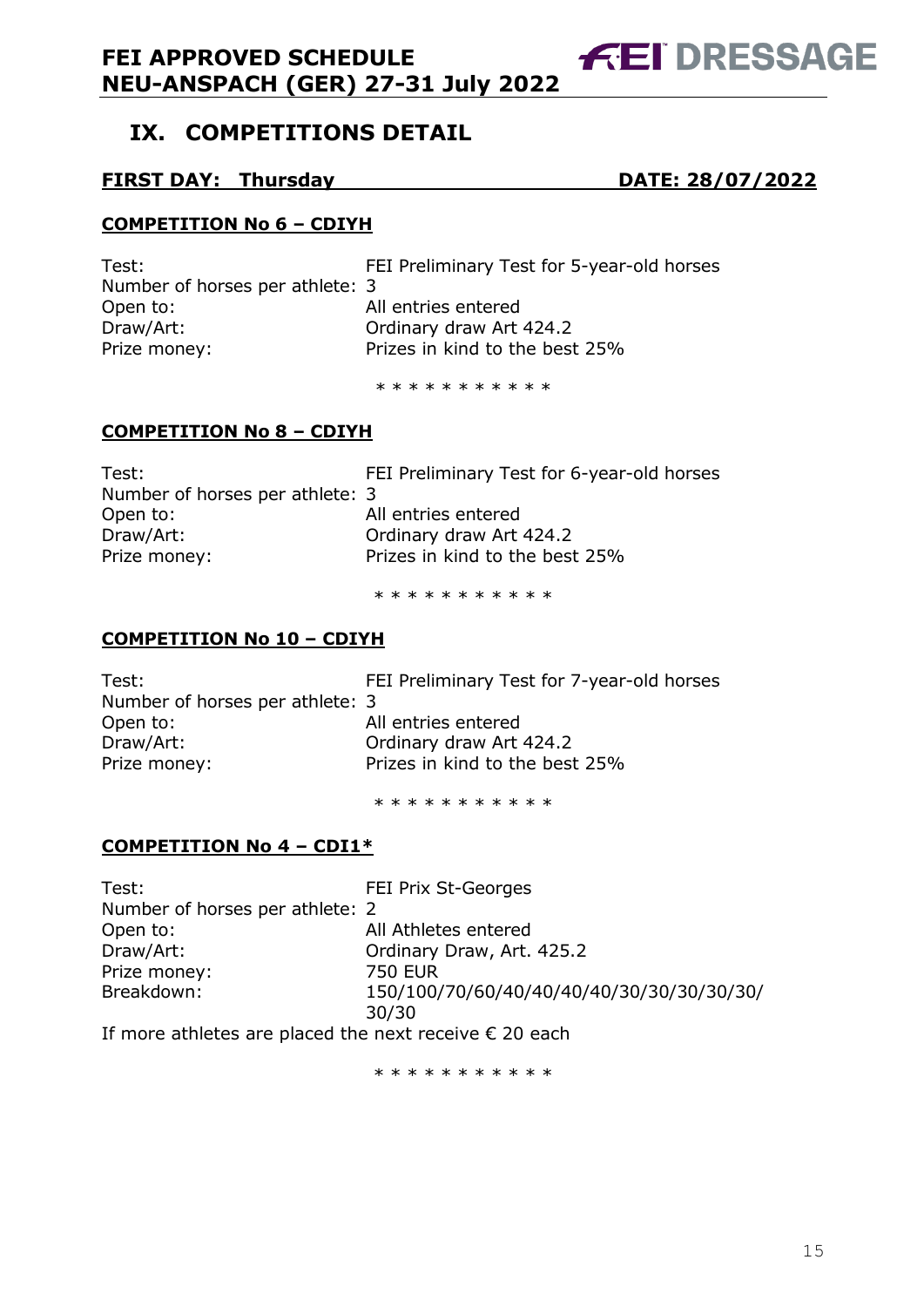**COMPETITION No 12 – CDIU25**

Test: Test: FEI Grand Prix 16-25 Number of horses per athlete: 2 Open to: All Athletes entered. Draw/Art: Ordinary Draw, Art. 425.2.1.a Prize money: Prizes in kind to the best 25%

\* \* \* \* \* \* \* \* \* \*

### **SECOND DAY: Friday DATE: 29/07/2022**

**FEI DRESSAGE** 

#### **COMPETITION No 7 – CDIYH**

Test: FEI Final Test for 5-year-old horses Number of horses per athlete: 3 Open to: All entries entered Draw/Art: Ordinary draw Art 424.2 Prize money: 200 € Breakdown: 45/30/25/20/15/15/15/15/10/10 If more athletes are placed the next receive  $\epsilon$  10 each.

\* \* \* \* \* \* \* \* \* \*

#### **COMPETITION No 9 – CDIYH**

| FEI Final Test for 6-year-old horses |
|--------------------------------------|
|                                      |
|                                      |
|                                      |
|                                      |
| 70/48/39/33/20/20/20/20/15/15        |
|                                      |
|                                      |

\* \* \* \* \* \* \* \* \* \* \*

#### **COMPETITION No 1 - CDI3\* - Big Tour**

| Test:                           | <b>FEI Grand Prix</b>                                                                                                                                |
|---------------------------------|------------------------------------------------------------------------------------------------------------------------------------------------------|
| Number of horses per athlete: 3 |                                                                                                                                                      |
| Open to:                        | All entries entered                                                                                                                                  |
| Opting:                         | All athletes must opt at the latest at the date of definite<br>entries if they wish to compete in the Grand Prix<br>Special or Grand Prix Freestyle. |
| Draw/Art:                       | In reverse order of the World Ranking List (in groups<br>of five)/Art 425.2.1 b                                                                      |
| Prize money:                    | 2.500€                                                                                                                                               |
| Breakdown:                      | 600/460/360/250/160/120/80/80/70/70/50/50/50/<br>50/50                                                                                               |

If more Athletes are placed the next receive: € 40,00 each.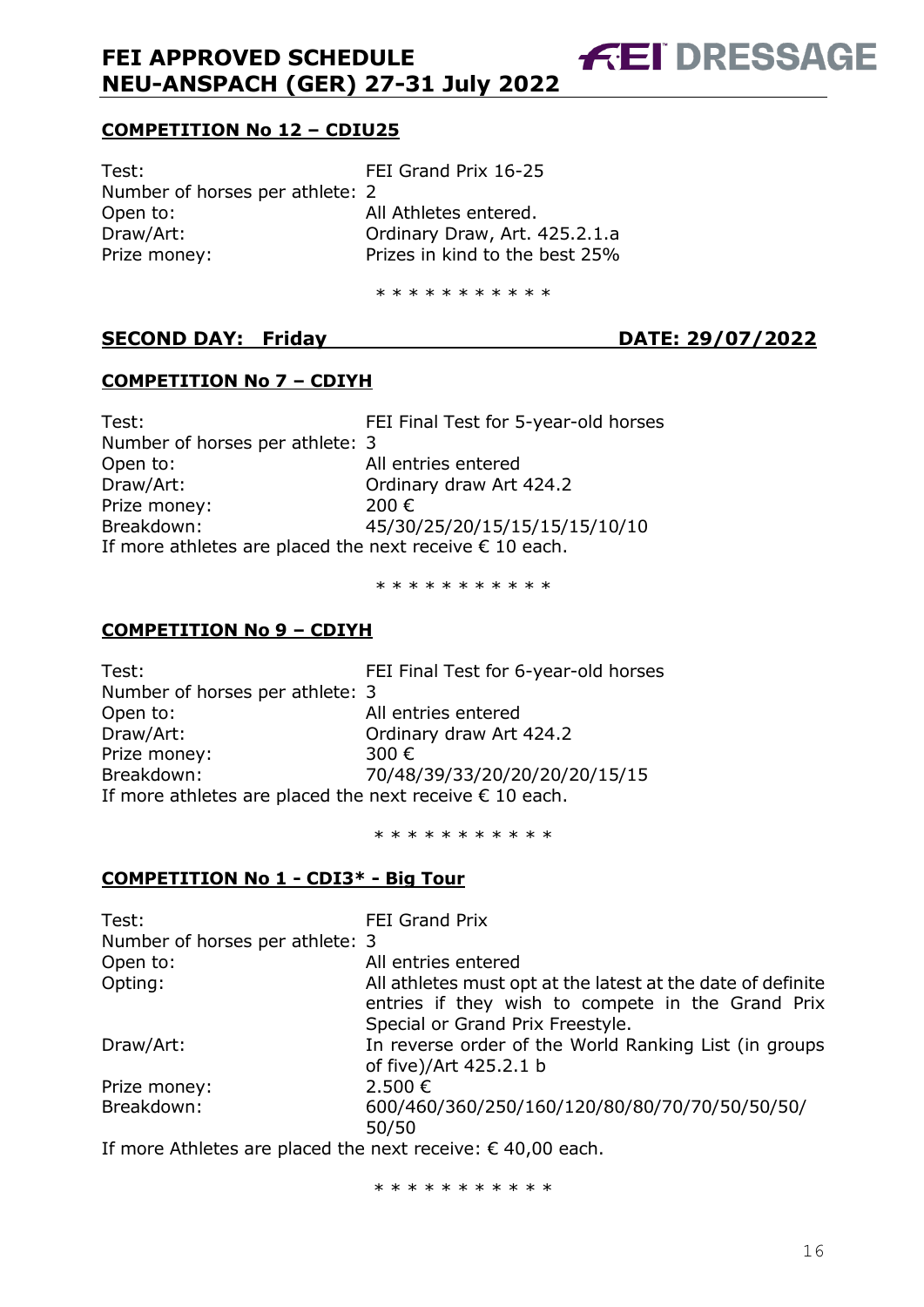#### **COMPETITION No 14 – CDIY**

Test: FEI Young Riders Team under Floodlight Number of horses per athlete: 2 Open to: All Athletes entered. Draw/Art: ordinary Draw, Art. 425.2 Prize money: Prizes in kind to the best 25%

\* \* \* \* \* \* \* \* \* \*

#### **COMPETITION No 23 – CDICh (INDOOR ARENA)**

Test: FEI Children Preliminary B Number of horses per athlete: 2 Open to: All Athletes entered. Draw/Art: **Draw/Art:** ordinary Draw, Art. 425.2 Prize money: Prizes in kind to the best 25%

**FEI DRESSAGE** 

\* \* \* \* \* \* \* \* \* \*

#### **COMPETITION No 17 – CDIJ (INDOOR ARENA)**

Test: FEI Juniors Team Competition Number of horses per athlete: 2 Open to: All Athletes entered. Draw/Art: Ordinary Draw, Art. 425.2 Prize money: Prizes in kind to the best 25%

\* \* \* \* \* \* \* \* \* \*

#### **COMPETITION No 20 – CDIP (INDOOR ARENA)**

Test: Test: FEI Pony Riders Team Number of horses per athlete: 2 Open to: All Athletes entered. Draw/Art: Ordinary Draw, Art. 425.2

Prize money: Prizes in kind to the best 25%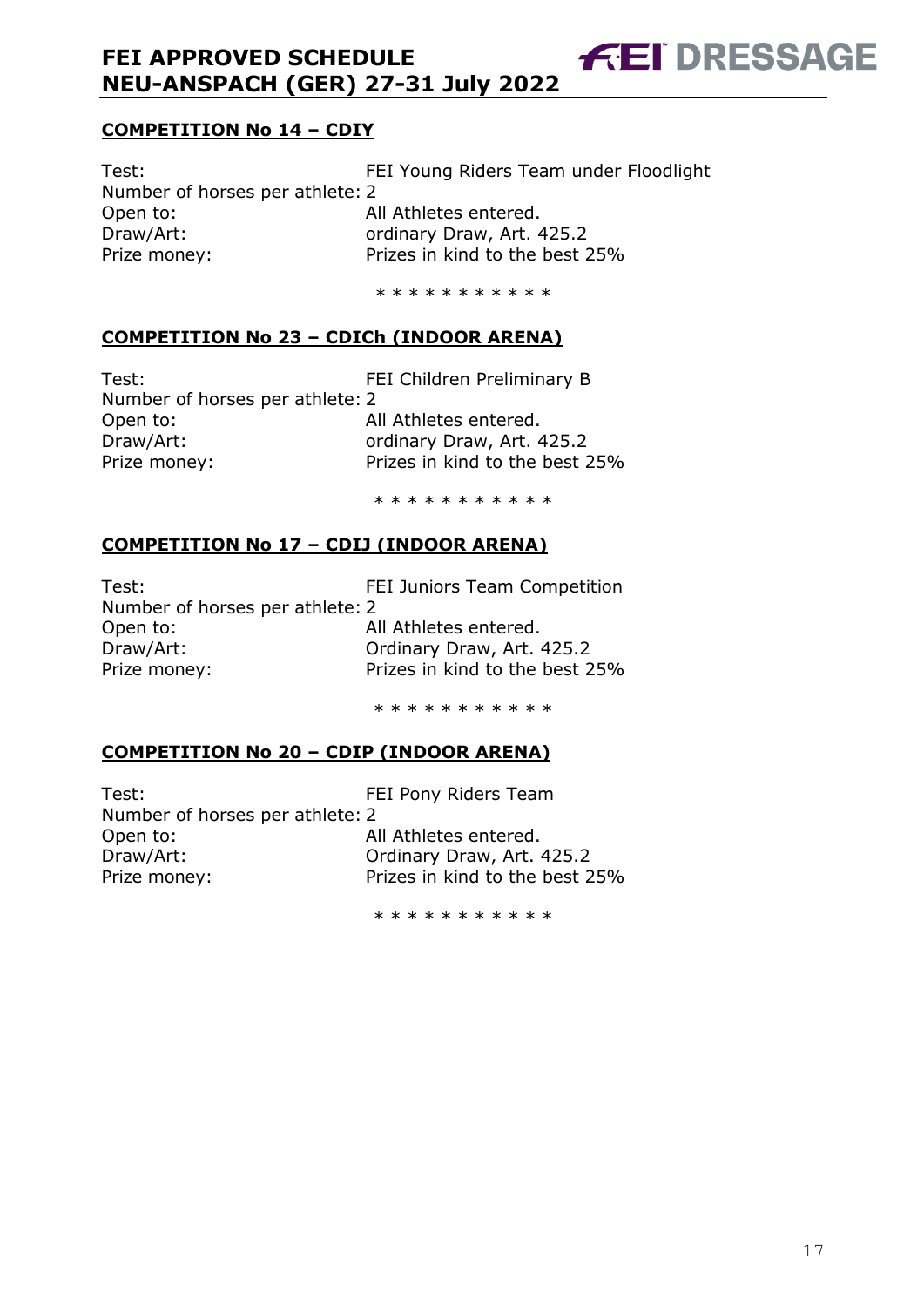# **FEI DRESSAGE**

#### **THIRD DAY: Saturday DATE: 30.07.2022**

#### **COMPETITION No 24 – CDICh**

| Test:                           | FEI Children Team              |
|---------------------------------|--------------------------------|
| Number of horses per athlete: 1 |                                |
| Open to:                        | All Athletes entered.          |
| Draw/Art:                       | ordinary Draw, Art. 425.2      |
| Prize money:                    | Prizes in kind to the best 25% |
|                                 |                                |

\* \* \* \* \* \* \* \* \* \* \*

#### **COMPETITION No 21 – CDIP**

| Test:                           | FEI Pony Riders Individual     |
|---------------------------------|--------------------------------|
| Number of horses per athlete: 1 |                                |
| Open to:                        | All Athletes entered.          |
| Draw/Art:                       | Ordinary Draw, Art. 425.2      |
| Prize money:                    | Prizes in kind to the best 25% |
|                                 |                                |

\* \* \* \* \* \* \* \* \* \* \*

#### **COMPETITION No 18 – CDIJ**

| Test:                           | <b>FEI Juniors Individual</b>  |
|---------------------------------|--------------------------------|
| Number of horses per athlete: 1 |                                |
| Open to:                        | All Athletes entered.          |
| Draw/Art:                       | Ordinary Draw, Art. 425.2      |
| Prize money:                    | Prizes in kind to the best 25% |
|                                 |                                |

\* \* \* \* \* \* \* \* \* \*

#### **COMPETITION No 11 – CDIYH**

Test: FEI Final Test for 7-year-old horses Number of horses per athlete: 3 Open to: All entries entered Draw/Art: Ordinary draw Art 424.2 Prize money: 750 € Breakdown: 165/125/90/70/60/60/50/50/40/40 If more athletes are placed the next receive  $\epsilon$  40 each.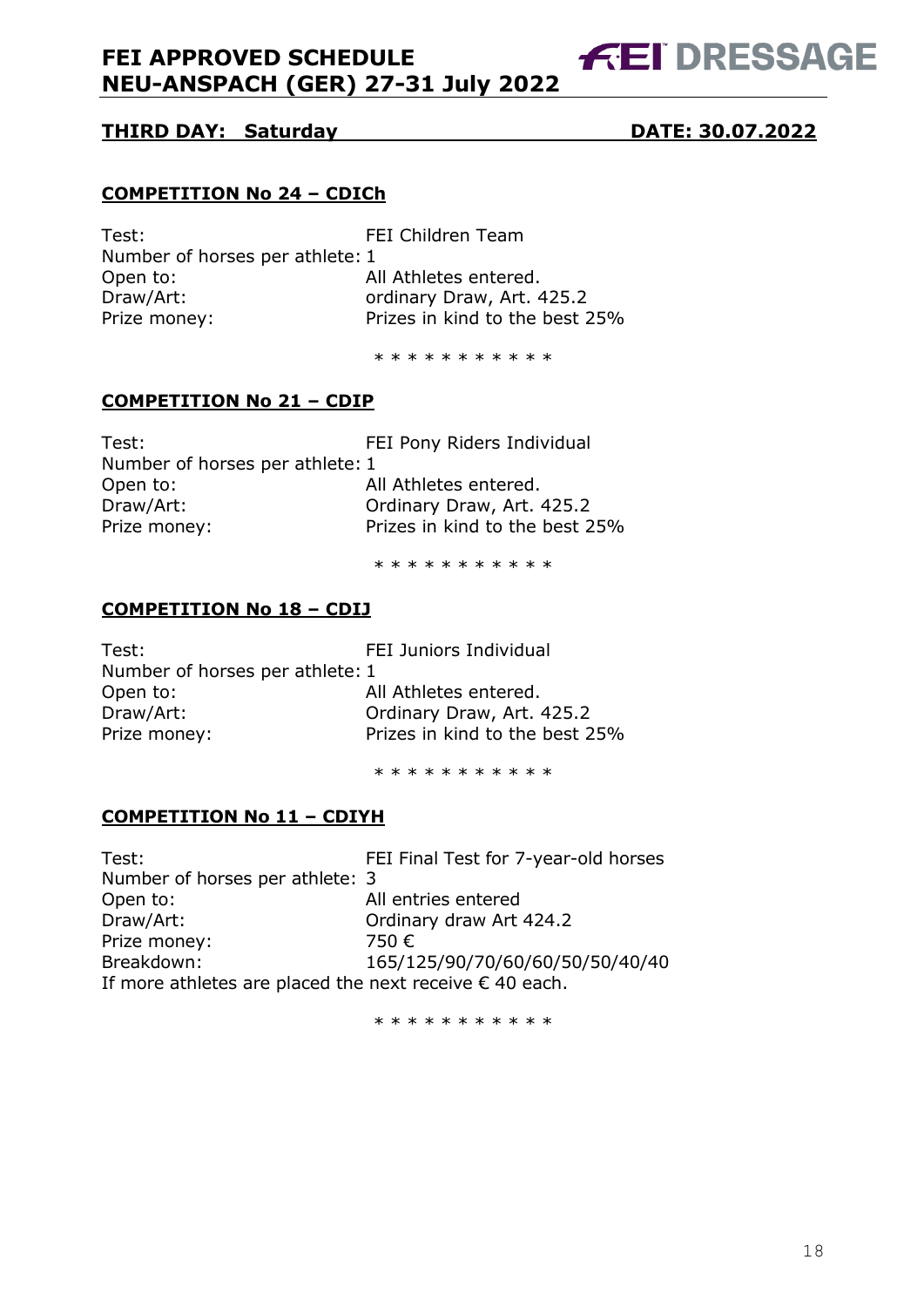**COMPETITION No 15 – CDIY**

Test: FEI Young Riders Individual Number of horses per athlete: 2 All Athletes entered. Draw/Art: Ordinary Draw, Art. 425.2 Prize money: Prizes in kind to the best 25%

\* \* \* \* \* \* \* \* \* \*

**FEI DRESSAGE** 

#### **COMPETITION No 5 – CDI1\***

| Test:                                                            | FEI Intermediate I                        |
|------------------------------------------------------------------|-------------------------------------------|
| Number of horses per athlete: 2                                  |                                           |
| Open to:                                                         | All entries entered                       |
| Draw/Art:                                                        | Ordinary draw/Art 425.2                   |
| Prize money:                                                     | 750 €                                     |
| Breakdown:                                                       | 150/100/70/60/40/40/40/40/30/30/30/30/30/ |
|                                                                  | 30/30                                     |
| If more athletes are placed the next receive $\epsilon$ 20 each. |                                           |

\* \* \* \* \* \* \* \* \* \*

#### **COMPETITION No 13 – CDIU25**

| Test:                           | FEI Grand Prix Freestyle to music under Floodlight                              |
|---------------------------------|---------------------------------------------------------------------------------|
| Number of horses per athlete: 1 |                                                                                 |
|                                 | Open to and compulsory for: the best 15 combinations in the Grand Prix 16-25 No |
|                                 | 12 (including those who tie for the $15th$ place)                               |
| Draw/Art:                       | Art 425.5 within groups of five in reverse order of                             |
|                                 | the results of the Grand Prix 16-25 (group of riders                            |
|                                 | placed 11-15 <sup>th</sup> in the FEI Grand Prix to start first)                |
| Prize money:                    | Prizes in kind to the best 25%                                                  |
|                                 |                                                                                 |

\* \* \* \* \* \* \* \* \* \* \*

#### **COMPETITION No 2 - CDI3\***

| Test:<br>Number of horses per athlete: 1                             | FEI Grand Prix Freestyle under Floodlight                |
|----------------------------------------------------------------------|----------------------------------------------------------|
| Open to and compulsory for:                                          | the best 15 athlete/horse combinations in the Grand      |
|                                                                      | Prix No. 1 who opted for the GP FS at the latest at the  |
|                                                                      | date of the definite entries.                            |
| Draw/Art:                                                            | within groups of five in reverse order of the results of |
|                                                                      | the Grand Prix No. 1 / Art 425.5                         |
| Prize money:                                                         | 2.500 €                                                  |
| Breakdown:                                                           | 600/460/360/250/160/120/80/80/70/70/50/50/50/            |
|                                                                      | 50/50                                                    |
| If more Athletes are placed the next receive: $\epsilon$ 40,00 each. |                                                          |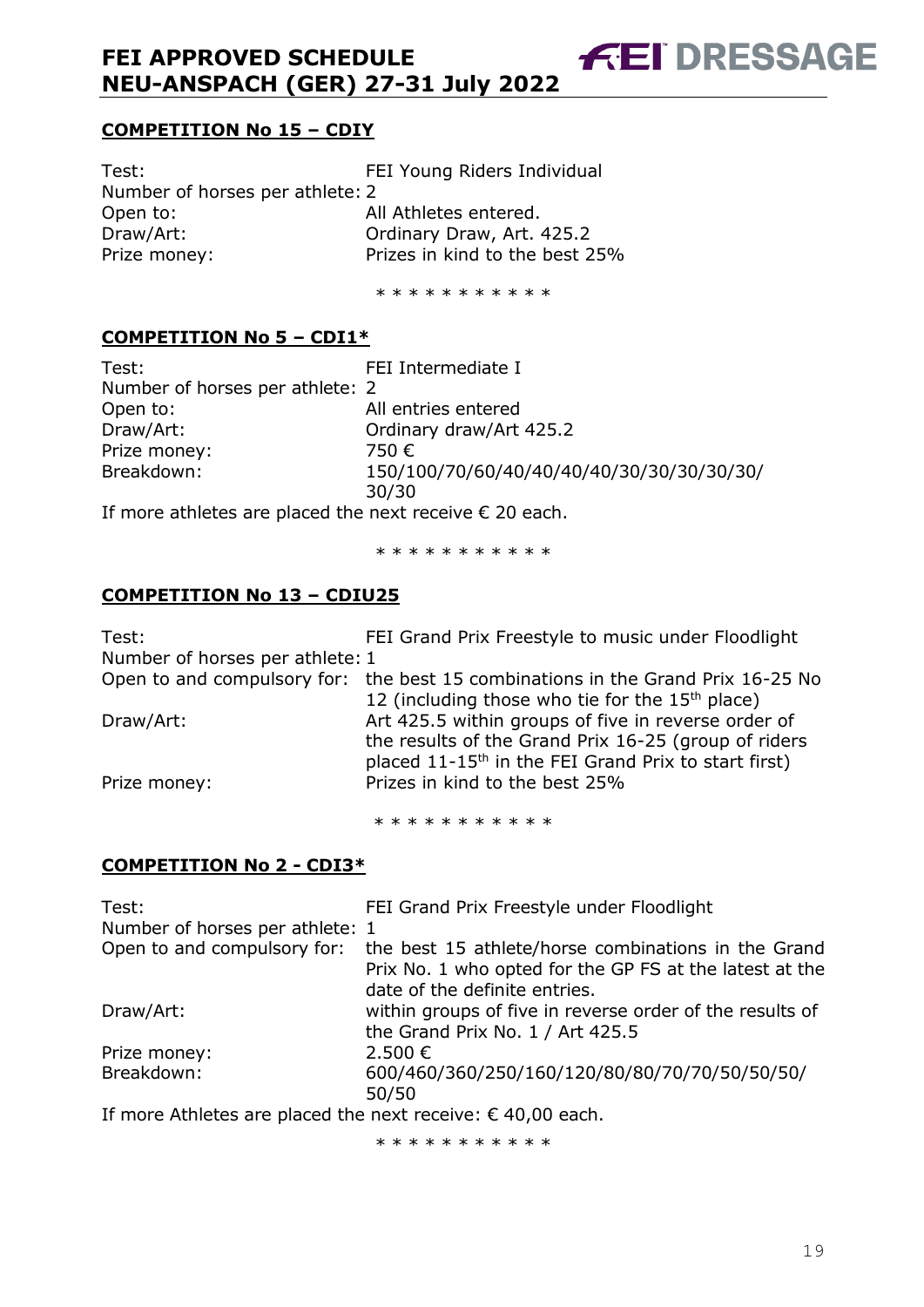**FEI DRESSAGE** 

#### **FOURTH DAY: Sunday DATE: 31/07/2022**

#### **COMPETITION No 25 – CDICh**

| Test:                           | FEI Children Individual                                                                                                                                                      |
|---------------------------------|------------------------------------------------------------------------------------------------------------------------------------------------------------------------------|
| Number of horses per athlete: 1 |                                                                                                                                                                              |
| Open to:                        | the 18 best combinations from the Children Team,<br>competition 24.                                                                                                          |
| Draw/Art:                       | acc. to Article 425.8. Draw in groups of five (5) in<br>reverse order from competition 24; first drawn a<br>group of three (3), placed $18^{\text{th}}$ - $16^{\text{th}}$ . |
| Total prize money:              | Prizes in kind to the best 25%                                                                                                                                               |

\* \* \* \* \* \* \* \* \* \*

#### **COMPETITION No 19 – CDIJ**

| Test:                           | Juniors Freestyle to Music                                                                                                                                                |
|---------------------------------|---------------------------------------------------------------------------------------------------------------------------------------------------------------------------|
| Music:                          | Sound carrier (2 copies) have to be given to the                                                                                                                          |
|                                 | show office the previous evening.                                                                                                                                         |
| Number of horses per athlete: 1 |                                                                                                                                                                           |
| Open to:                        | the 18 best combinations from the Junior Individual,<br>competition 18.                                                                                                   |
| Draw/Art:                       | acc. to Article 425.5 Draw in groups of five (5) in<br>reverse order from competition 18; first drawn a<br>group of three (3), placed $18^{\text{th}}$ - $16^{\text{th}}$ |
| Prize money:                    | Prizes in kind to the best 25%                                                                                                                                            |

\* \* \* \* \* \* \* \* \* \*

#### **COMPETITION No 22 – CDIP**

| Test:                           | Pony Riders Freestyle to Music                      |
|---------------------------------|-----------------------------------------------------|
| Music:                          | Sound carrier (2 copies) have to be given to the    |
|                                 | show office the previous evening.                   |
| Number of horses per athlete: 1 |                                                     |
| Open to:                        | the 18 best combinations from the Pony Individual,  |
|                                 | competition 21.                                     |
| Draw/Art:                       | acc. to Article 425.5 Draw in groups of five (5) in |
|                                 | reverse order from competition 21; first drawn a    |
|                                 | group of three $(3)$ , placed $18th - 16th$ .       |
| Prize money:                    | Prizes in kind to the best 25%                      |
|                                 |                                                     |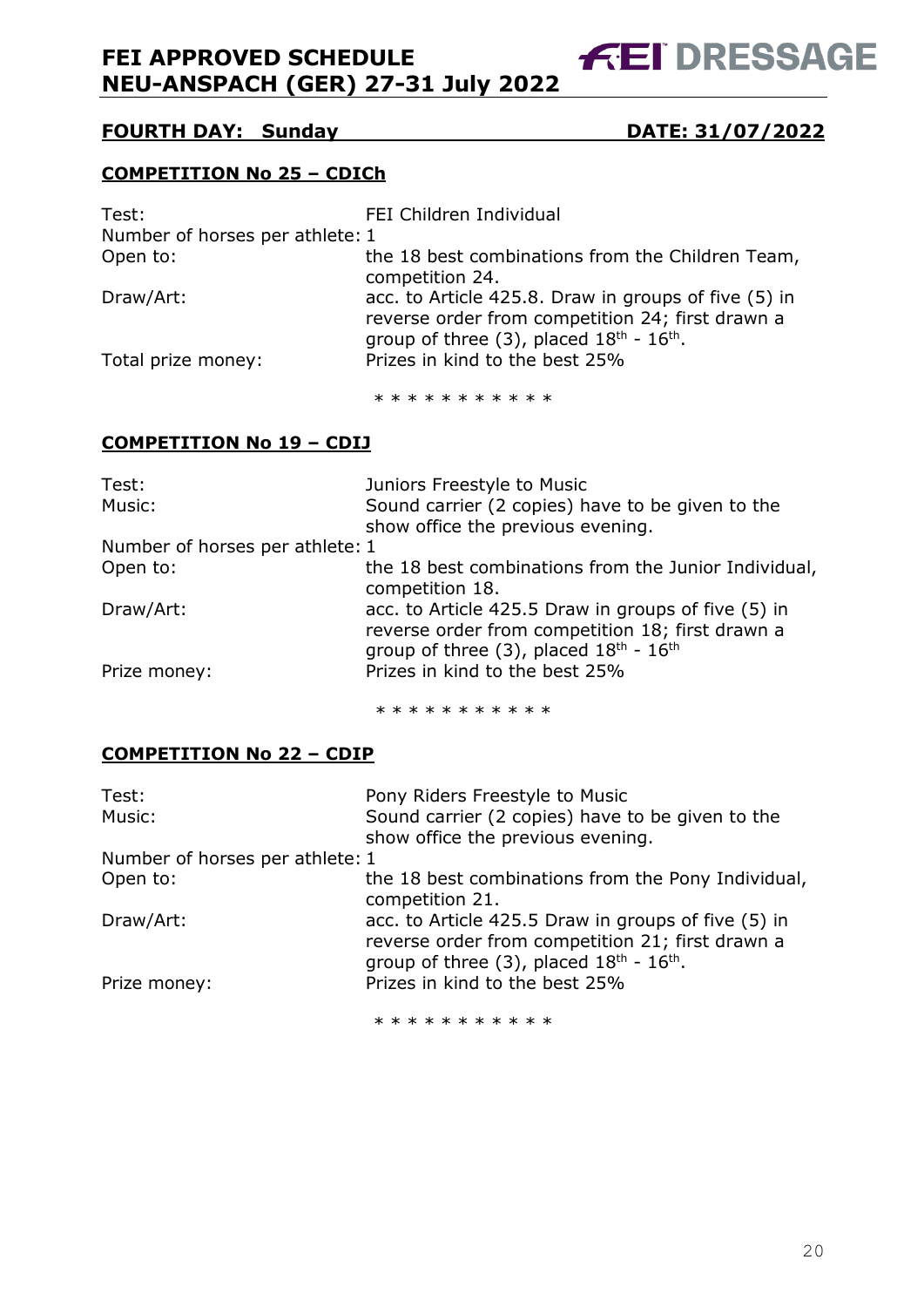#### **COMPETITION No 16 – CDIY**

| Test:                           | Young Riders Freestyle to Music                                                                                                                                                           |  |
|---------------------------------|-------------------------------------------------------------------------------------------------------------------------------------------------------------------------------------------|--|
| Music:                          | Sound carrier (2 copies) have to be given to the<br>show office the previous evening.                                                                                                     |  |
| Number of horses per athlete: 1 |                                                                                                                                                                                           |  |
| Open to:                        | the 18 best combinations from the Young Rider                                                                                                                                             |  |
| Draw/Art:                       | Individual, competition 15.<br>acc. to Article 425.5 Draw in groups of five (5) in<br>reverse order from competition 15; first drawn a<br>group of three $(3)$ , placed $18th$ - $16th$ . |  |
| Prize money:                    | Prizes in kind to the best 25%.                                                                                                                                                           |  |

**FEI DRESSAGE** 

\* \* \* \* \* \* \* \* \* \* \*

#### **COMPETITION No 3 - CDI3\***

| Test:                                                                | FEI Grand Prix Special                                                                                                                        |
|----------------------------------------------------------------------|-----------------------------------------------------------------------------------------------------------------------------------------------|
| Number of horses per athlete: 1                                      |                                                                                                                                               |
| Open to and compulsory for:                                          | the best 15 athlete/horse combinations in the Grand<br>Prix No. 1 who opted for the GPS at the latest at the<br>date of the definite entries. |
| Draw/Art:                                                            | within groups of five in reverse order of the results of                                                                                      |
|                                                                      | the Grand Prix No. 1 / Art 425.4                                                                                                              |
| Prize money:                                                         | 2.500€                                                                                                                                        |
| Breakdown:                                                           | 600/460/360/250/160/120/80/80/70/70/50/50/50/<br>50/50                                                                                        |
| If more Athletes are placed the next receive: $\epsilon$ 40,00 each. |                                                                                                                                               |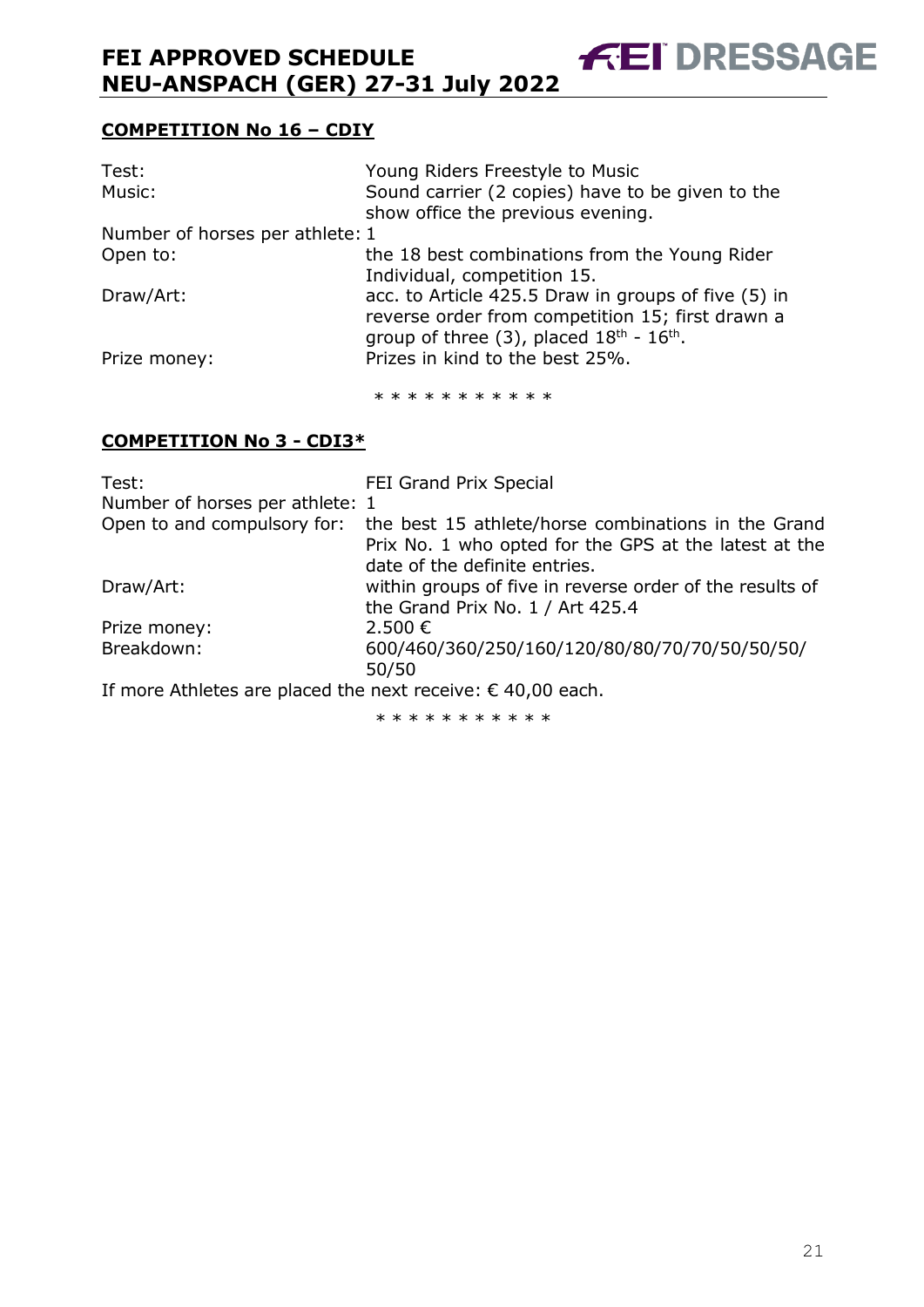# <span id="page-22-0"></span>**X. FACILITIES OFFERED**

### <span id="page-22-1"></span>**1.ATHLETES**

#### **Accommodation.**

Landhotel Velte, Neu Anspach [www.landhotel-velte.de/](http://www.landhotel-velte.de/) Landhotel "Zum Hessenpark", Neu Anspach [www.landhotel-zum-hessenpark.de](http://www.landhotel-zum-hessenpark.de/) Limes Hotel, Wehrheim [www.limeshotel.de](http://www.limeshotel.de/) Kurhotel Ochs, Schmitten [www.kurhaus-ochs.de](http://www.kurhaus-ochs.de/) Steigenberger, Bad Homburg [www.steigenberger.com/hotels/alle](http://www.steigenberger.com/hotels/alle-hotels/deutschland/bad-homburg/steigenberger-hotel-bad-homburg)[hotels/deutschland/bad-homburg/steigenberger-hotel-bad-homburg](http://www.steigenberger.com/hotels/alle-hotels/deutschland/bad-homburg/steigenberger-hotel-bad-homburg) Pension "Zum Taunus", Wehrheim [http://gasthaus-zum-taunus.de](http://gasthaus-zum-taunus.de/) Pension "Zum Engel", Wehrheim [www.gasthofzumengel.com](http://www.gasthofzumengel.com/)

**FEI DRESSAGE** 

Accommodation will be at the Athletes' own expense.

#### **Meals**

Meals will be provided on the show grounds from 27/07/2022 to 31/07/2022 at the Athletes' own expense.

#### <span id="page-22-2"></span>**2.GROOMS**

#### **Accommodation.**

Accommodation will be at the Athletes' expense.

#### **Meals**

Meals will be provided on the show grounds from 27/07/2022 to 31/07/2022 at the Athletes' expense.

**N.B.** Organiser's must provide proper sanitary conditions. The showering facilities should be sufficient for both male and female grooms with hot and cold water. Shower facilities as well as restrooms should at all times be in a state of cleanliness.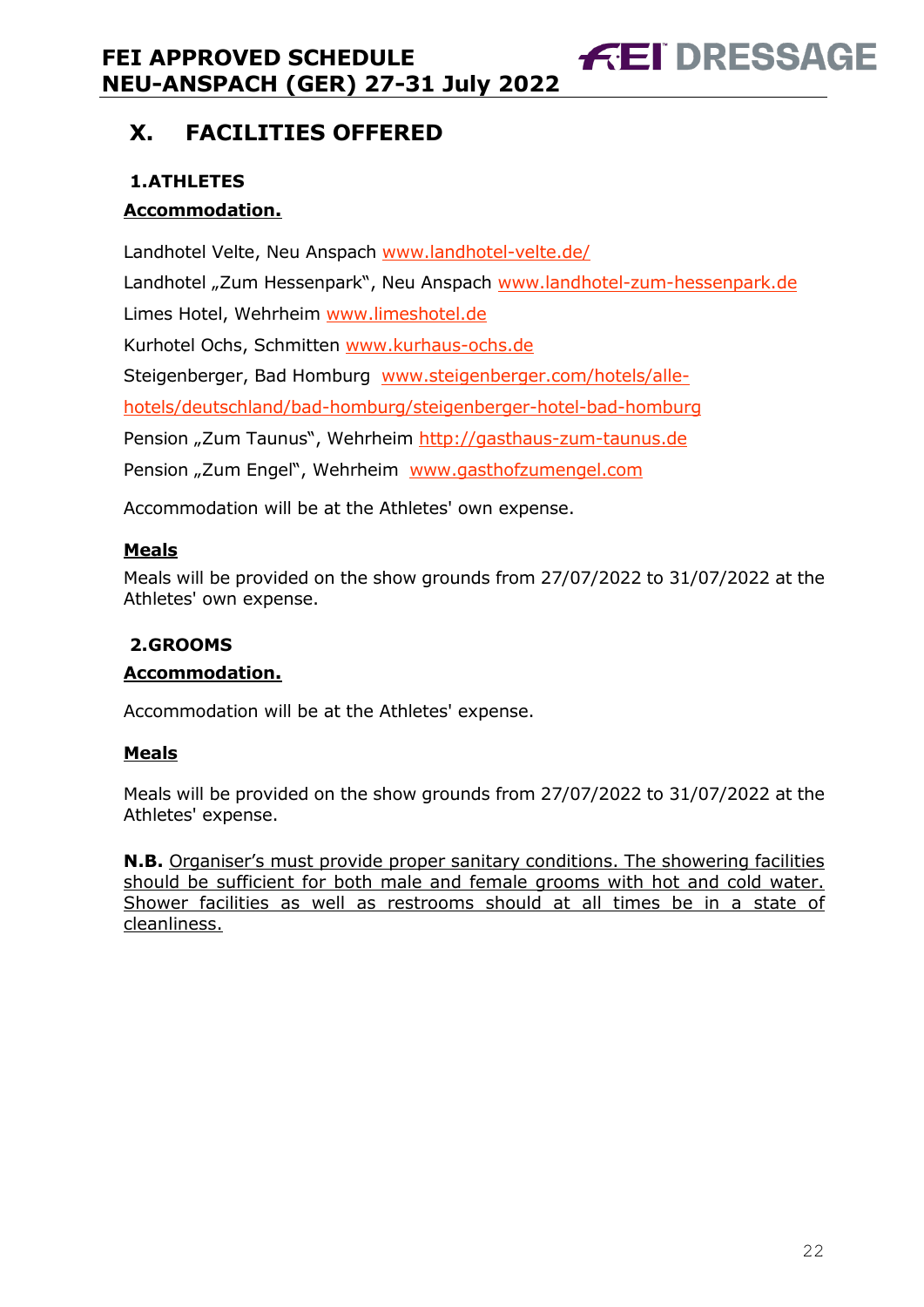**FEI DRESSAGE** 

#### <span id="page-23-1"></span><span id="page-23-0"></span>**1.DRAW**

Location of the draw: show office

#### <span id="page-23-2"></span>**2.COMPETITION ARENA(S)**

| Total dimensions: | $30 \times 70$ m (Competition arena - dimensions: 20 $\times$ 60 m) |
|-------------------|---------------------------------------------------------------------|
| Type of Footing:  | Sand / Textile                                                      |

#### <span id="page-23-3"></span>**3.PRACTICE ARENA(S)**

| Total dimensions: | $40 \times 80$ m (Competition arena - dimensions: 20 $\times$ 60 m) |
|-------------------|---------------------------------------------------------------------|
| Type of Footing:  | Sand / Textile                                                      |

#### <span id="page-23-4"></span>**4.STABLES**

Size of boxes: 3 m x 3 m

An adequate number of stables must be at least 4m x 3m to accommodate the larger Horses.

Horses will be stabled (incl.  $1<sup>st</sup>$  bedding - straw) on the show grounds from 26/07/2022 to 31/07/2022. The necessary number of boxes has to be ordered when handing in the entries – the order is binding. If no boxes have been ordered, the OC will reserve one box per horse entered. Only the assigned stables may be used.

#### <span id="page-23-5"></span>**5.PAPERLESS JUDGING**

It is compulsory to have a certified software/solution in order to offer Paperless Judging at FEI Dressage Events.

Will you use a FEI Certified Paperless Judging Software/Solution to manage judging at your Event? (The list of Certified Service Providers is available here: [https://inside.fei.org/fei/your-role/it-services/it-providers/list\)](https://inside.fei.org/fei/your-role/it-services/it-providers/list)

Yes  $\boxtimes$ 

Name of Company: equi-score GmbH FEI Certified Service Provider ID number: GV91V808AKSCGI Contact person at Event: Name: Mario Cron FEI ID number: 10175009 Contact email: mario@equi-score.com

#### <span id="page-23-6"></span>**6.SCORING PROVIDER/TIMING PROVIDER**

Will you use a FEI Certified Service Provider to manage the scoring and timing at your Event? (The list of Certified Service Providers is available here: [https://inside.fei.org/fei/your-role/it-services/it-providers/list\)](https://inside.fei.org/fei/your-role/it-services/it-providers/list)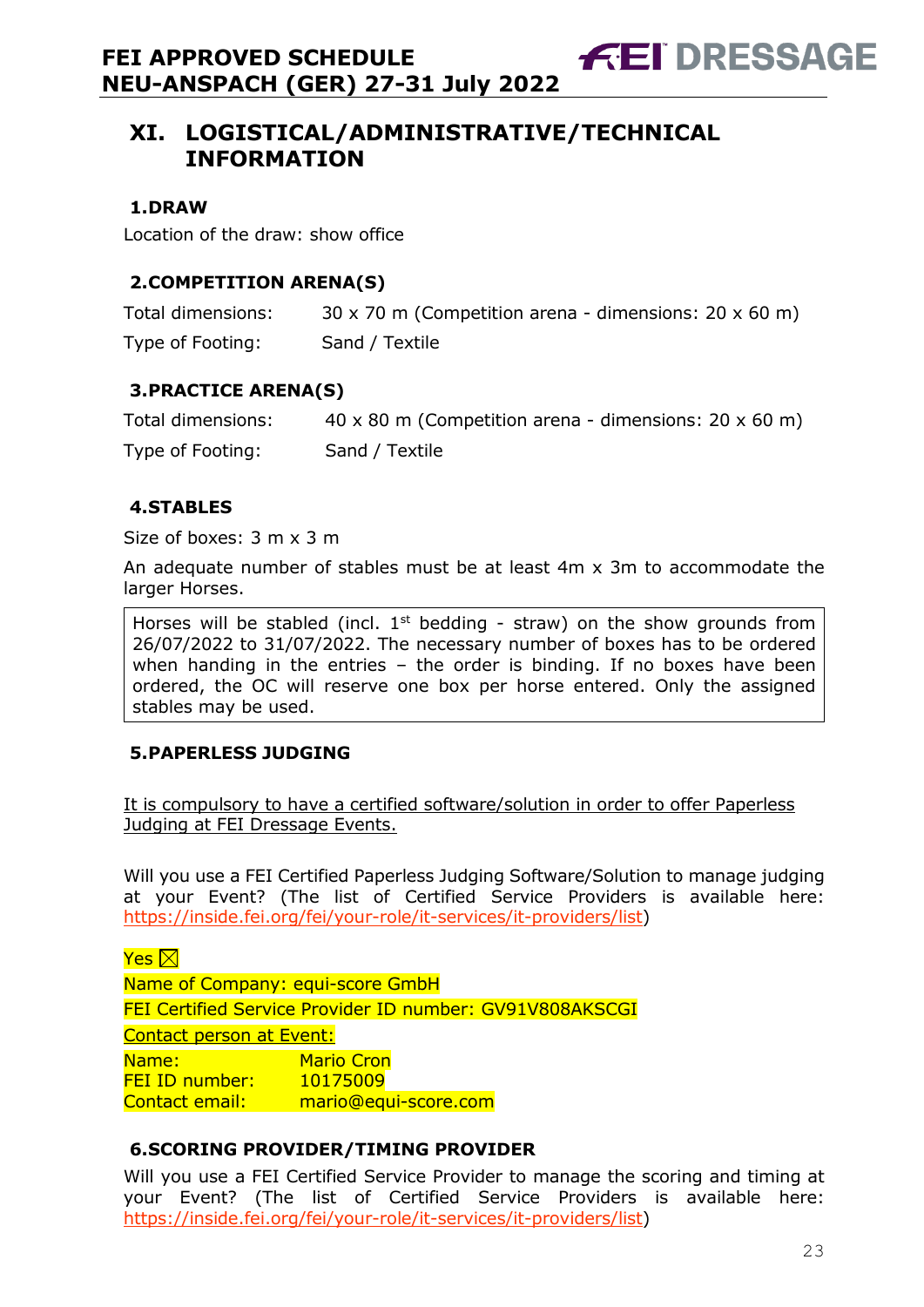No  $\boxtimes$ 

Name of Company: NT-equiVents / Nico Troiano

Contact person at Event:

Name: Nico Troiano

FEI ID number: 10119558

Contact email: info@nt-equiVents.com

The FEI may require to be provided with real time results data feed of your Events according to FEI requirements; in this case you and your provider will be informed accordingly.

**FEI DRESSAGE** 

#### <span id="page-24-0"></span>**7.AVERAGE SCORE/OPEN SCORING**

Average Score and Open Scoring: Yes  $\Box$  No  $\boxtimes$ 

#### <span id="page-24-1"></span>**8.OTHER TECHNOLOGY/SERVICE PROVIDER(S)**

Will you use other technology/service provider(s) at your Event?

Yes  $\Box$  No  $\boxtimes$ 

#### <span id="page-24-2"></span>**9.PRIZE GIVING CEREMONY**

The number of athletes required to present themselves for the prize giving ceremony of each competition is 6

All prize giving ceremonies must strictly follow the **Covid-19 guidelines for Prize giving protocols and media activities.**

#### <span id="page-24-3"></span>**10. ADVERTISING ON ATHLETES AND HORSES**

The athletes are authorised to carry the logo of their personal sponsor. The Chief Steward will check that the advertising and publicity on athletes and horses complies with the FEI General Regulations, Art. 135.

#### <span id="page-24-4"></span>**11. TICKETING**

Are you selling ticket for spectator to attend your event: Yes  $\Box$  No  $\boxtimes$ 

#### <span id="page-24-5"></span>**12. BETTING**

Betting will be authorised by the Organiser: Yes  $\Box$  No  $\boxtimes$ 

#### <span id="page-24-6"></span>**13. TRANSPORT REIMBURSMENT HORSES/PONIES**

Transport expenses to be paid by the Athlete.

#### <span id="page-24-7"></span>**14. WELCOME**

The time and date of arrival of athletes, horses and their means of transport must be given to the Organiser in order to facilitate them on arrival.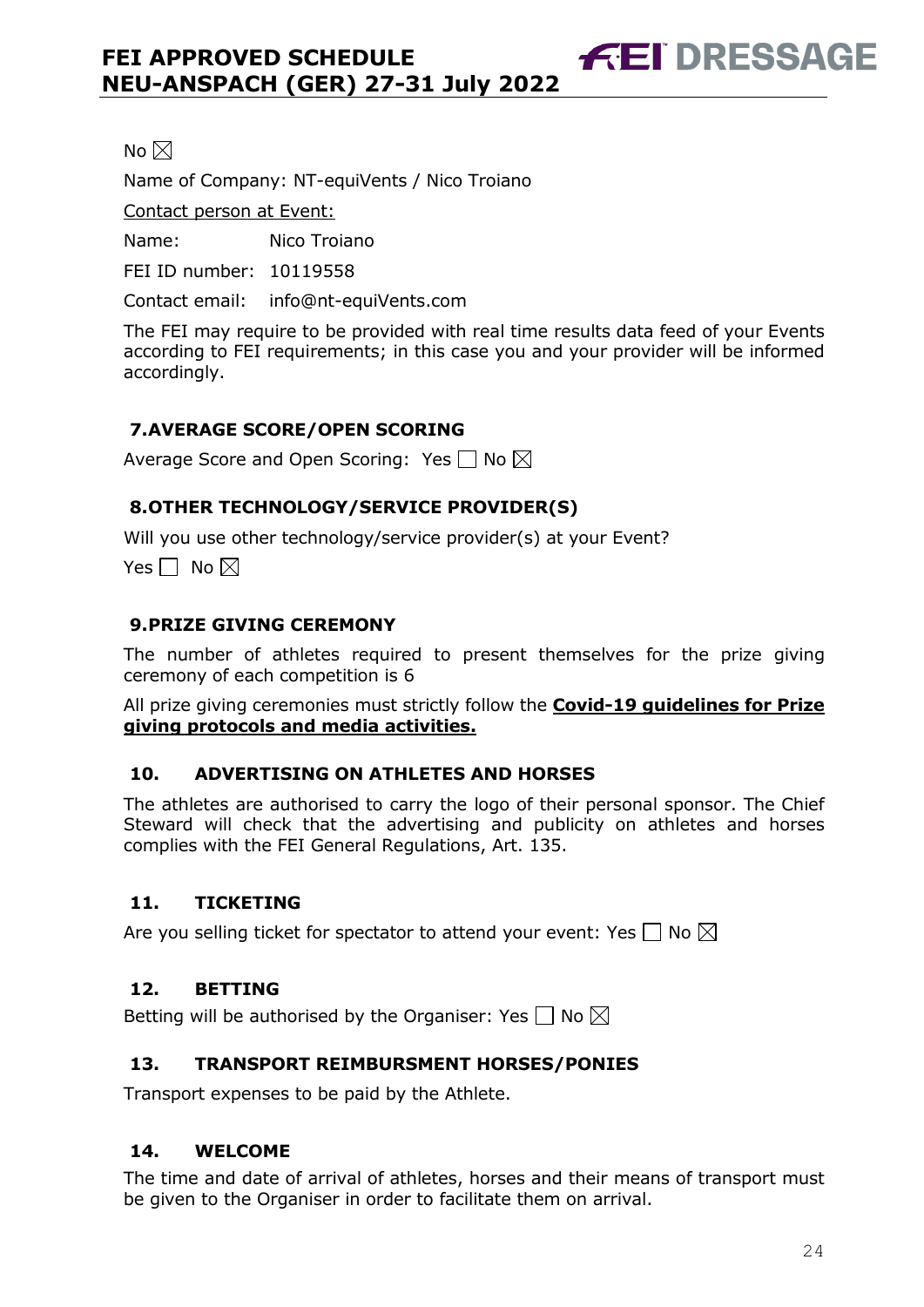#### <span id="page-25-0"></span>**15. LOCAL TRANSPORTATION - ARRANGEMENTS FROM HOTEL TO SHOWGROUNDS**

**FEI DRESSAGE** 

Show grounds are in walking distance. Organiser Shuttle Service will not be available. Public Transport to be paid by the Athletes.

### <span id="page-25-1"></span>**16. ENTRY RIGHT TO SHOWGROUNDS/ACCREDITED PERSONS**

Entry right to the stable areas according to the FEI Veterinary Regulations, Art. 1008-1009.

NUMBER ACCREDITED PERSONS:

| Athlete: |                                                              |
|----------|--------------------------------------------------------------|
| Partner: |                                                              |
| Groom:   |                                                              |
|          | Horse Owner: 2 accreditations per horse acc. to FEI Passport |

## <span id="page-25-2"></span>**17. SUSTAINABILITY**

Please consider the environment when organising an FEI Event. Please find useful information on FEI Sustainability here: [http://inside.fei.org/fei/your-role/organisers/handbook.](http://inside.fei.org/fei/your-role/organisers/handbook)

25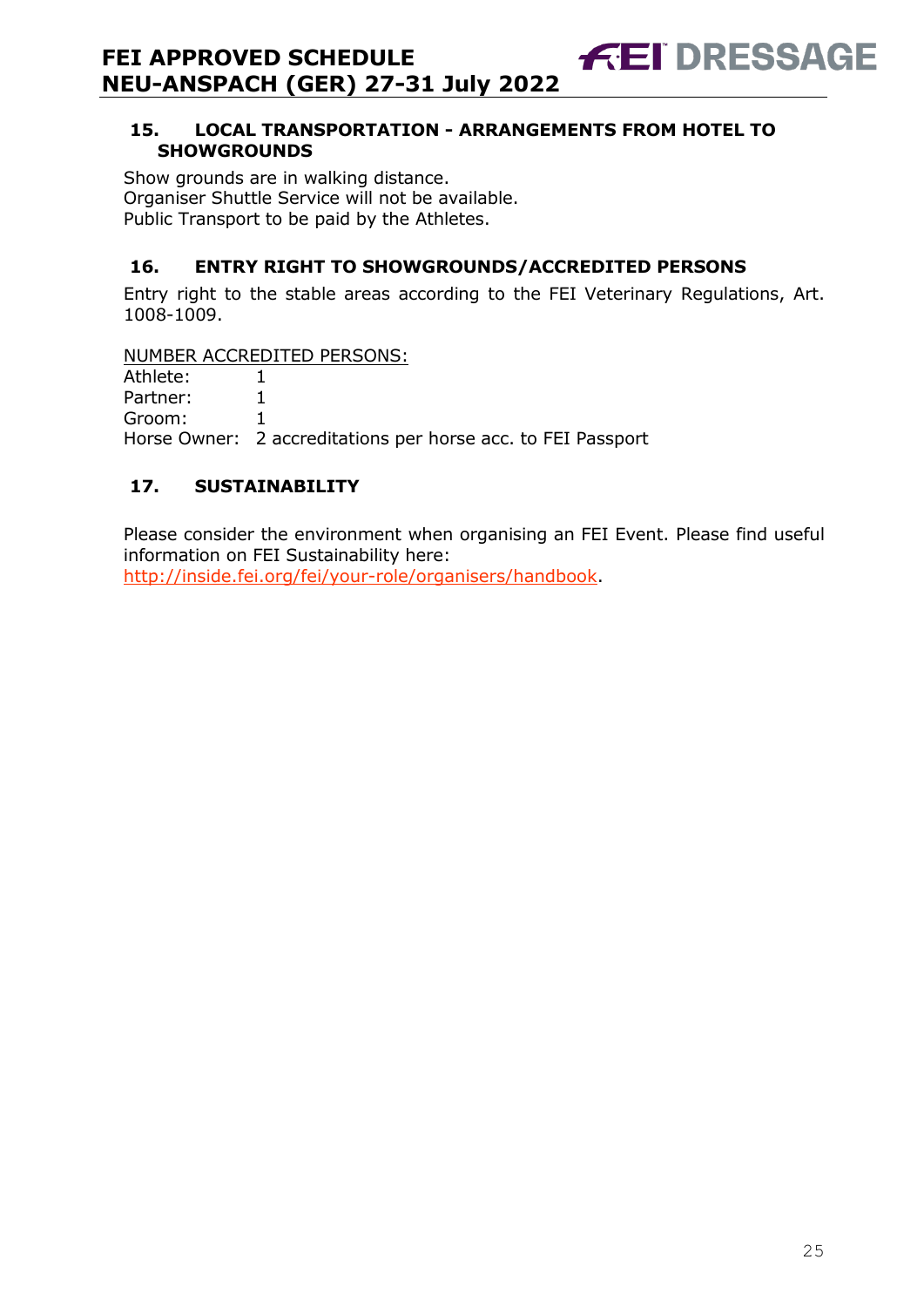# <span id="page-26-0"></span>**XII. VETERINARY MATTERS**

#### <span id="page-26-1"></span>**1.CUSTOMS FORMALITIES**

For questions pertaining to the veterinary and animal diseases legislation for horses from abroad and regarding the horses' transportation, the OC is ready to assist.

Customs and veterinary fees will not be taken over.

#### <span id="page-26-2"></span>**2.HEALTH REQUIREMENTS**

#### **GENERAL**

In accordance with the FEI Code of Conduct for the Welfare of the Horse it is imperative that all Horses at FEI Events are physically fit and free from infectious disease before being allowed to compete.

#### **ENTRY OF HORSES**

Required health tests and vaccinations: ./. Quarantine period: ./. Specimen Import Licence applied: . . . . . /.

Every Athlete is obliged to deliver all necessary health certificates for the transport to the event or identification of the horses before they come into the stables:

a) in case of arrival from an EU member country a health certificate "EQUI-INTRA-IND" according to implementing regulation (EU) 2021/403. From 15th of October 2021 onwards the use of TRACES-NT is mandatory.

b) in case of arrival from a country not belonging to the EU a health certificate "EQUI-X" according to implementing regulation (EU) 2021/403.

A certificate must be done in at least one official language of the country of destination and in one official language of the member country. The Athlete must carry with him the original certificate, not a copy.

The organiser sees to it that on the competition site, an official state veterinarian is present to issue the health certificates which are necessary for the transport of the horses to their destination abroad.

In case the OC has entrusted a forwarding agency, the latter is ready to assist regarding the required documents.

Furthermore, questions relating to health requirements for horses can be directed to the veterinary authorities in the country of origin or in Germany.

A certificate must be done in at least one official language of the country of destination and in one official language of the member country. The Athlete must carry with him the original certificate, not a copy.

The organiser sees to it that on the competition site, an official state veterinarian is present to issue the health certificates which are necessary for the transport of the horses to their destination abroad.

In case the OC has entrusted a forwarding agency, the latter is ready to assist regarding the required documents.

Furthermore, questions relating to health requirements for horses can be directed to the veterinary authorities in the country of origin or in Germany.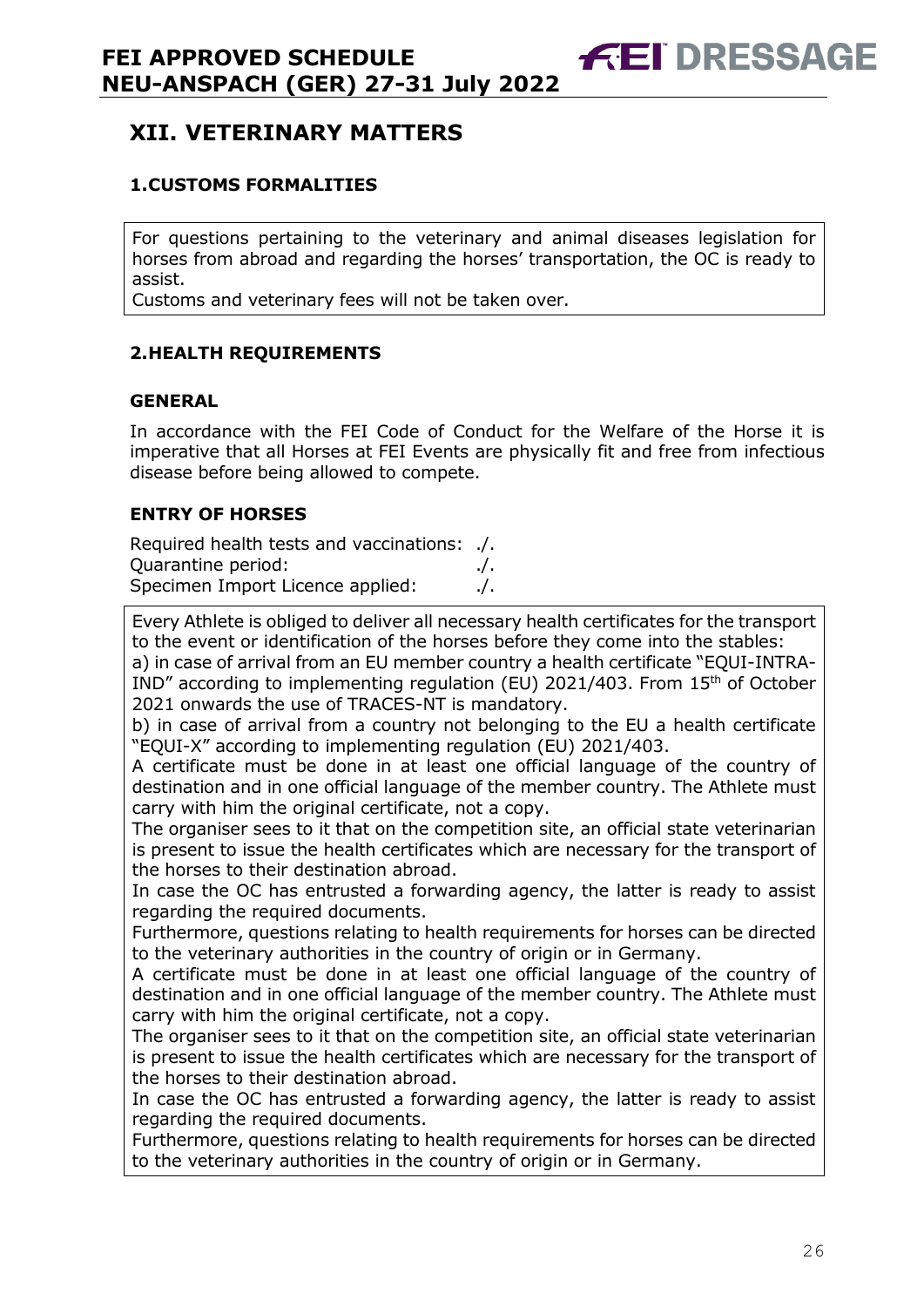#### <span id="page-27-0"></span>**3.NATIONAL REQUIREMENTS**

In addition to the Rules and Regulations applicable as set out above the following national regulations apply:

**FEI DRESSA** 

- German Animal Welfare Act (Tierschutzgesetz): www.gesetze-im-internet.de/bundesrecht/tierschg/gesamt.pdf
- German Law concerning Manufacture and Distribution of Medicines (Arzneimittelgesetz): www.gesetze-im-internet.de/bundesrecht/amg\_1976/gesamt.pdf
- German Animal Health Act (Tiergesundheitsgesetz): www.gesetze-im-internet.de/tiergesg/TierGesG.pdf
- German Regulation for Animal-Welfare during Transport (Tierschutztransportverordnung):
- www.gesetze-im-internet.de/bundesrecht/tierschtrv\_2009/gesamt.pdf • German Regulation regarding Livestock Transport (Viehverkehrsverordnung):
- www.gesetze-im-internet.de/bundesrecht/viehverkv\_2007/gesamt.pdf
- etc.

#### <span id="page-27-1"></span>**4.PONIES**

FEI Veterinary Regulations, Chapter IX and Annex IX: For all Pony Events, Ponies must be available for Pony Measurement if requested by the FEI.

#### <span id="page-27-2"></span>**5.INJURY SURVEILLANCE**

FEI Veterinary Regulations, Chapter VIII: Horses participating in FEI Events are subject to injury surveillance protocols; and in the event of fatality, a postmortem examination.

#### <span id="page-27-3"></span>**6.TRANSPORT OF HORSES**

Horses must be fit to travel and be transported in suitable vehicles. Any government requirements for disease testing and control must be requested well in advance, to ensure that the horse is in compliance by the time of arrival at the border of the country where the Event is taking place. Athletes, or their representatives, have the responsibility to comply with national legislation in both their country of origin and the host nation of the Event. Where necessary athletes must contact local government authorities or veterinary advisors for information regarding animal health requirements and transport legislation. Within the European Union (EU), this includes EU Council Regulation (EC) No 1/2005 concerning the protection of animals during transport within the Member States of the EU.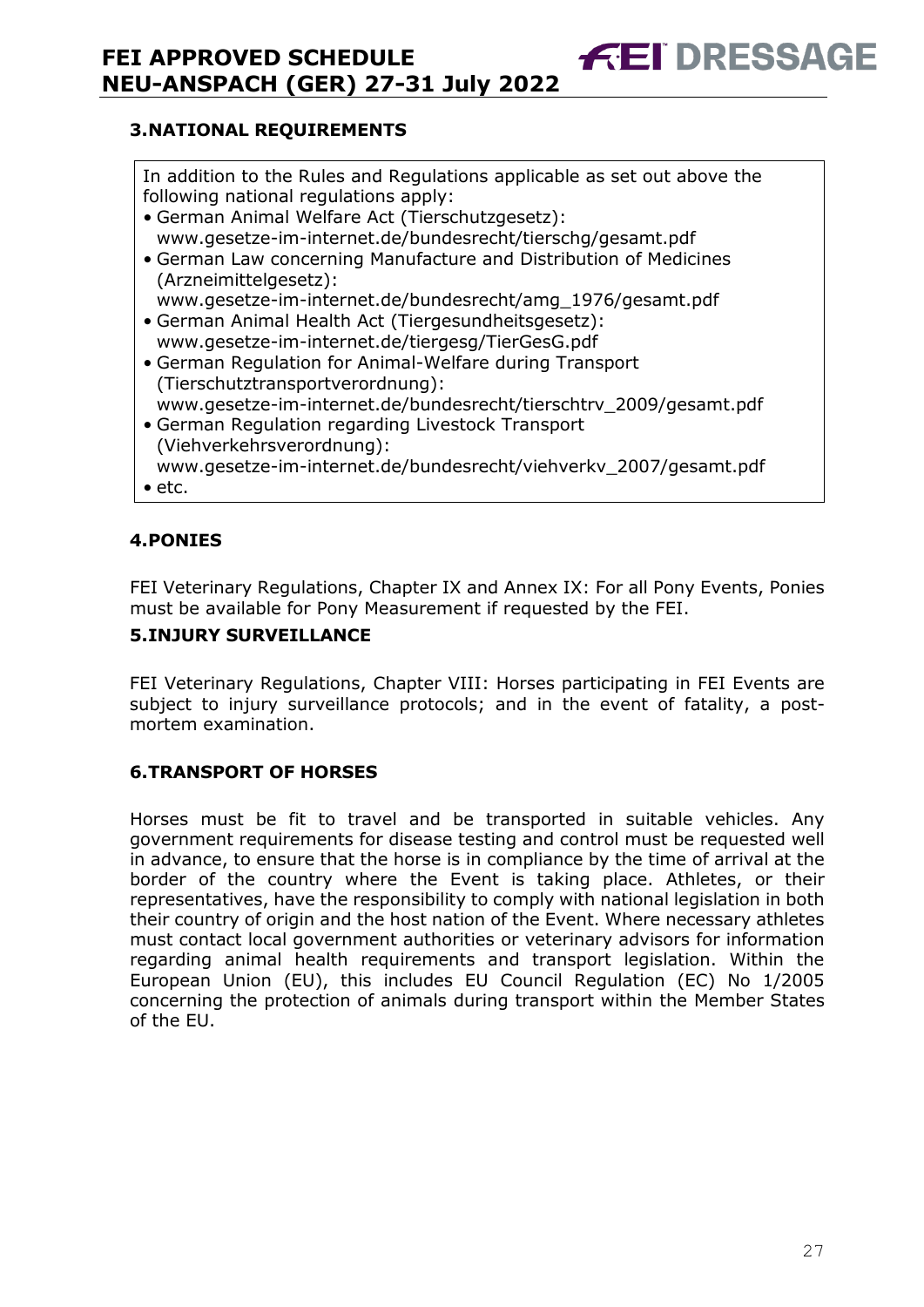#### <span id="page-28-0"></span>**7.1 PASSPORTS. FEI General Regulations, Art. 137**

#### **For all issues relating to FEI Horse Passports/FEI Recognition Cards please contact your National Federation.**

**FEI DRESSAGE** 

All Horses competing at FEI Events must be registered with the FEI.

FEI Passports or FEI Recognition Cards (for those Horses with a national passport approved by the FEI) are compulsory for FEI Events.

NB: Horses entered in CIMs in their country of residence are not required to have an FEI Passport or FEI Recognition Card but must be properly registered with the FEI and identifiable (FEI General Regulations, Art. 137.2).

Athletes who do not present a Horse's Passport and/or Recognition Card, or one that is not correctly validated or fail to meet other passport requirements will be **subject to Sanctions in accordance with Annex VI of the FEI Veterinary Regulations** and may not be allowed to compete.

**NB** for Horses permanently resident in a Member State of the European Union: all Horses must have a national EU passport in compliance with EU Regulations to which a FEI Recognition card is applied. The exception to this being Horses in possession of an FEI passport which has been continually revalidated without interruption.

#### **7.2 VACCINATIONS - EQUINE INFLUENZA. FEI Veterinary Regulations, Art. 1003**

Horses competing at FEI Events must comply with the requirements for Equine Influenza vaccination in accordance with the Veterinary Regulations and as summarised below.

| <b>VACCINATION</b>    | <b>PROTOCOL</b>                                                                                                                                                  | <b>ELIGIBILITY TO ENTER</b><br><b>VENUE</b>                                                                                                                              |
|-----------------------|------------------------------------------------------------------------------------------------------------------------------------------------------------------|--------------------------------------------------------------------------------------------------------------------------------------------------------------------------|
| <b>Primary Course</b> | $1st$ Vaccination: day 0<br>2 <sup>nd</sup> Vaccination: day 21-92                                                                                               | May compete 7 days after the<br>2 <sup>nd</sup> Vaccination                                                                                                              |
| <b>First Booster</b>  | Within 7 months of the 2nd<br>vaccination of the<br>Primary<br>Course                                                                                            | May compete for 6 months $+21$<br>days after the 2 <sup>nd</sup> vaccination of<br>the Primary Course<br>Must not compete in the 7 days<br>after receiving a vaccination |
| <b>Boosters</b>       | <b>MINIMUM:</b> within one year of<br>previous booster vaccination<br>IF COMPETING: must be in<br>the 6 months $+21$ days of the<br>booster previous vaccination | Must have been<br>vaccinated<br>within 6 months $+21$ days<br>before arriving at the Event<br>Must not compete in the 7 days<br>after receiving a vaccination            |

All FEI registered Horses intending to compete at FEI Events (including CIMs) must be vaccinated against Equine Influenza in accordance with these Veterinary Regulations. The exception being if the applicable domestic legislation prevents the use of Equine Influenza vaccines within the relevant territory.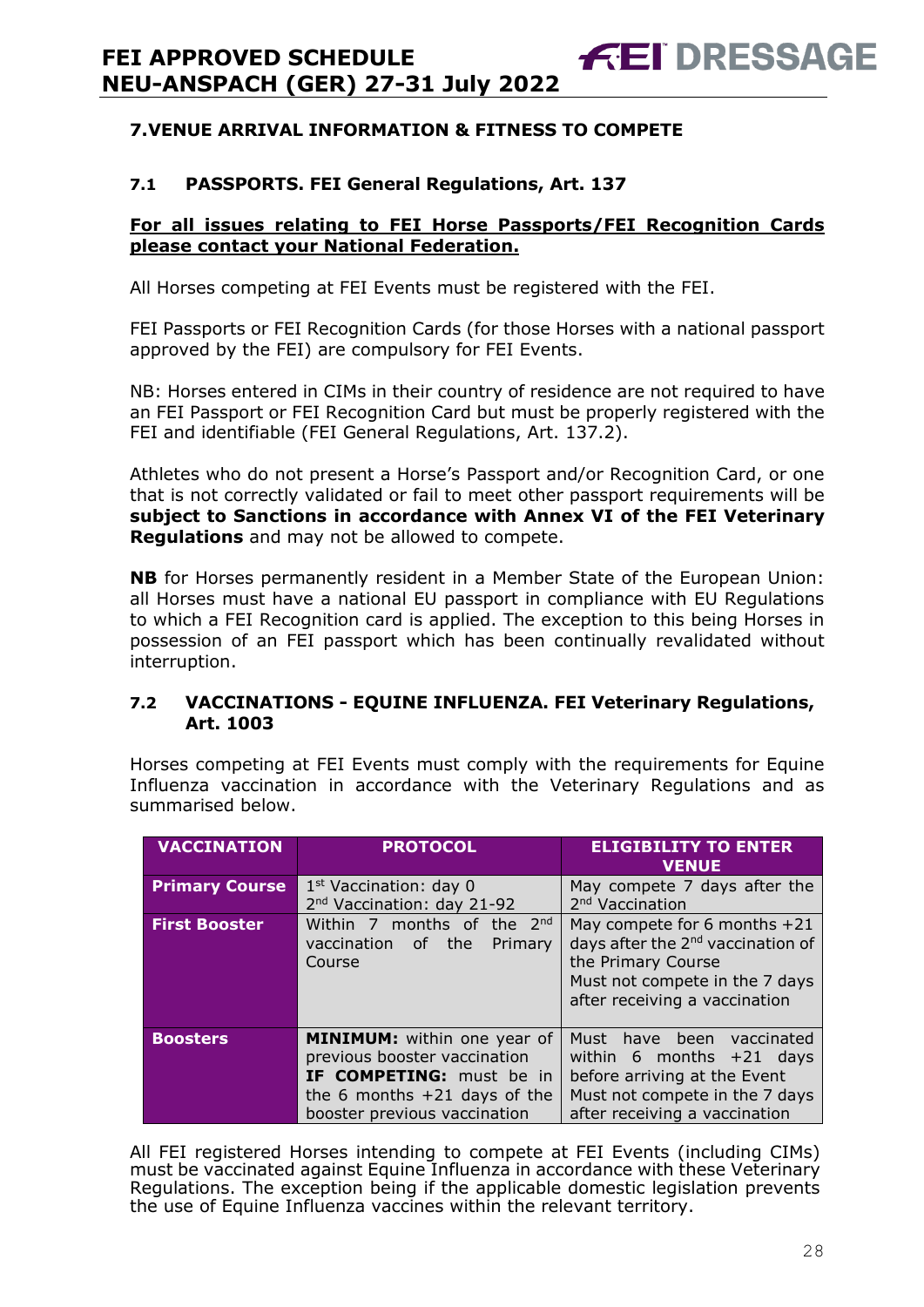#### **7.3 EXAMINATION ON ARRIVAL. FEI Veterinary Regulations, Art. 1031**

**FEI DRESSAGE** 

On arrival at an Event venue, all Horses must undergo an examination by a veterinarian to confirm their identification from their passport and micro-chip ID (where present), their vaccination status and general health. To protect all horses attending events, any Horse with a questionable health status concerning vaccination, disease or other concerns, must be stabled within the isolation facilities provided by the Organising Committee pending a decision on entering the venue. PRs must fulfil the Horse Health Requirements via the FEI HorseApp in advance of the event which will be checked at the Examination on Arrival.

#### **7.4 HORSE INSPECTIONS. FEI Veterinary Regulations, Art. 1034-1042**

All Horses will be assessed for their fitness to compete during the Horse Inspection. Any Horse demonstrating questionable fitness may be referred to the Holding Box for further veterinary examination. Horses not deemed fit to compete by the Inspection Panel will not be permitted to compete.

#### **7.5 LIMB SENSITIVITY EXAMINATION. FEI Veterinary Regulations, Art. 1048-1053 and Annex VIII**

All Horses are subject to examination under the protocol for abnormal limb sensitivity throughout the period of an Event. For Jumping that includes, but is not limited to, between rounds and before the Jump Off. For Endurance that includes, but is not limited to, pre-ride, during the ride and after the ride. Horses may be examined once or on multiple occasions during the Period of an Event. Horses may be selected for examination under the protocol randomly or they may be targeted. All Horses selected to be tested must submit promptly to the examination or are subject to immediate disqualification. There is no obligation to examine any specific number of Horses at an Event.

#### <span id="page-29-0"></span>**8. EQUINE ANTI-DOPING AND CONTROLLED MEDICATION PROGRAMME (EADCMP). FEI Regulations, Chapter VII**

#### **8.1 SAMPLING. FEI Veterinary Regulations, Chapter VII**

All horses competing at FEI Events may be subject to sampling for the presence of Prohibited Substances in accordance with the Anti-Doping and Controlled Medication Regulations (EADCMRs). Horses may be selected for sampling in accordance with obligatory testing, targeted or random sampling procedures. Refer to FEI Financial Charges for details of fees relating to Equine and Human Anti-Doping program (EADCMP), which OCs/NFs have the right to charge to the athlete (applicable for all FEI events worldwide).

#### **8.2 ELECTIVE TESTING. FEI Veterinary Regulations, Art. 1058**

Elective Testing may be carried out prior to an Event to check for the presence of Prohibited Substances. Please refer to https://inside.fei.org/fei/cleansport/horses for information and details.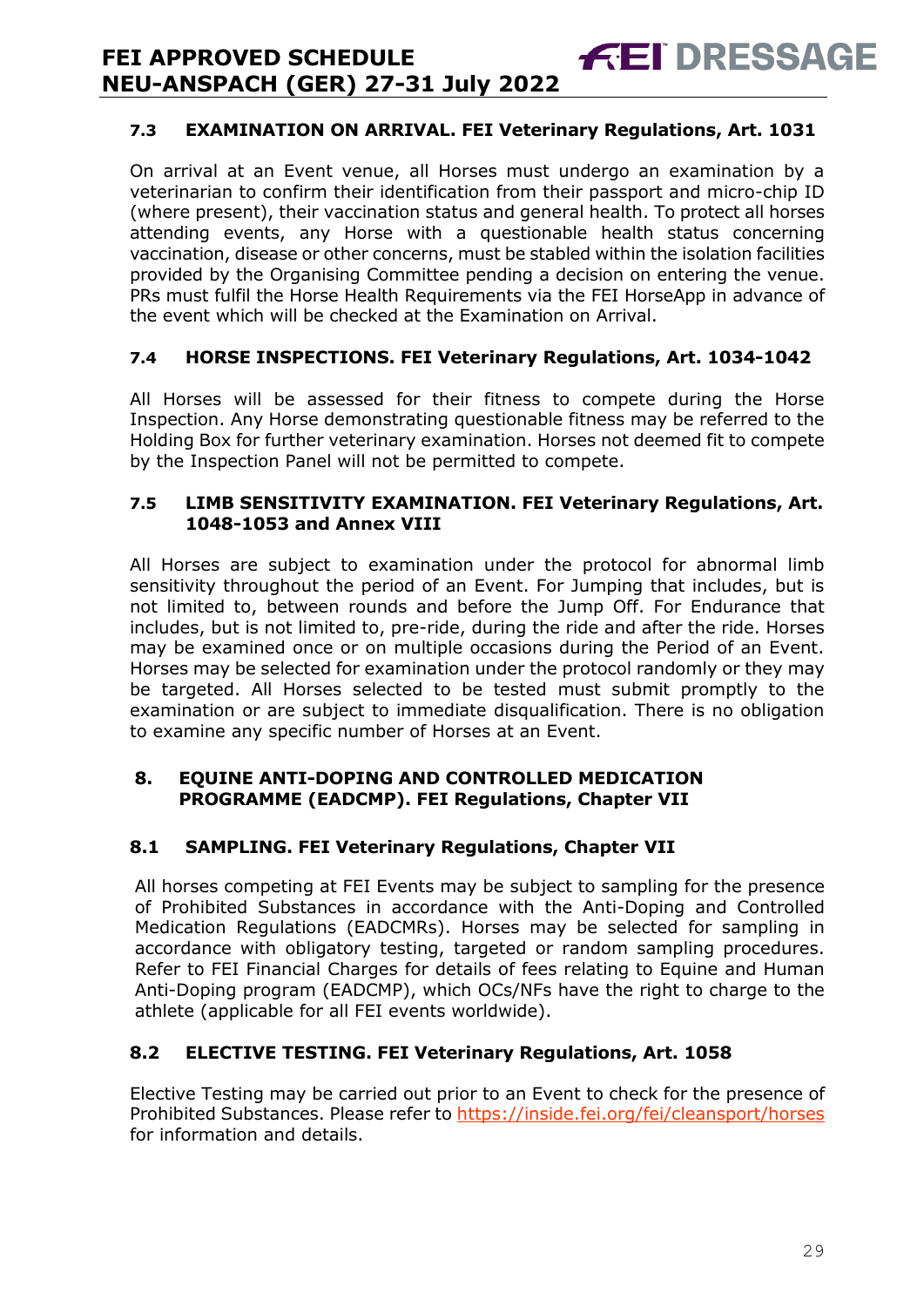# <span id="page-30-0"></span>**XIII. HUMAN ANTI-DOPING**

Athletes can be tested at any FEI Event, by the FEI or by other Anti-Doping Organisations with Testing jurisdiction. Organisers will have the responsibility to provide facilities and staff/volunteers to facilitate such Testing if requested by the FEI as outlined in the FEIs' Anti-doping Rules for Human Athletes (ADRHA), Art. 22.3.

**FEI DRESSAGE** 

The ADRHA rules are published on the FEI's website at <http://inside.fei.org/content/anti-doping-rules>

# <span id="page-30-1"></span>**XIV. ADDITIONAL INFORMATION**

#### <span id="page-30-2"></span>**1.THE FEI POLICY FOR ENHANCED COMPETITION SAFETY DURING THE COVID-19 PANDEMIC**

The FEI Policy for Enhanced Competition Safety during the Covid-19 Pandemic ("Policy") <https://inside.fei.org/fei/covid-19/return-to-play/policy-tools> is mandatory and applies for any FEI Event taking place **as of 1 July 2020**. The Policy has been developed based on currently accepted best practices by the WHO and US Center for Disease Control (CDC) and will be continually reviewed and updated as more information becomes available. It is not intended to replace the applicable guidance and policies from domestic government and health authorities, but to supplement their recommendations with sport specific considerations.

The OC shall submit the risk assessment and mitigation plan (including name and contact details of the person in charge) to the FEI as an annex to the Event Schedule, **at the latest ten (10) working days before the event's deadline for Definite Entries**.

Events for which the FEI has not received the documented risk assessment and mitigation measures plan in accordance with Art. 2.1.g) of the Policy, **will be removed from the FEI calendar** in accordance with the FEI General Regulations, Art. 112.3.

#### **ASSUMPTION OF RISK / WAIVER OF LIABILITY**

In consideration of being allowed to participate in the Event and related activities, all Participants (as defined in the Policy) acknowledge, appreciate, and agree that:

- 1. Participation includes possible exposure to and illness from infectious diseases including but not limited to COVID-19. While particular rules and personal discipline may reduce this risk, the risk of serious illness and death does exist; and,
- 2. The Participants knowingly and freely assume all such risks, both known and unknown, even if arising from the negligence of the OC or others, and assume full responsibility for their participation; and,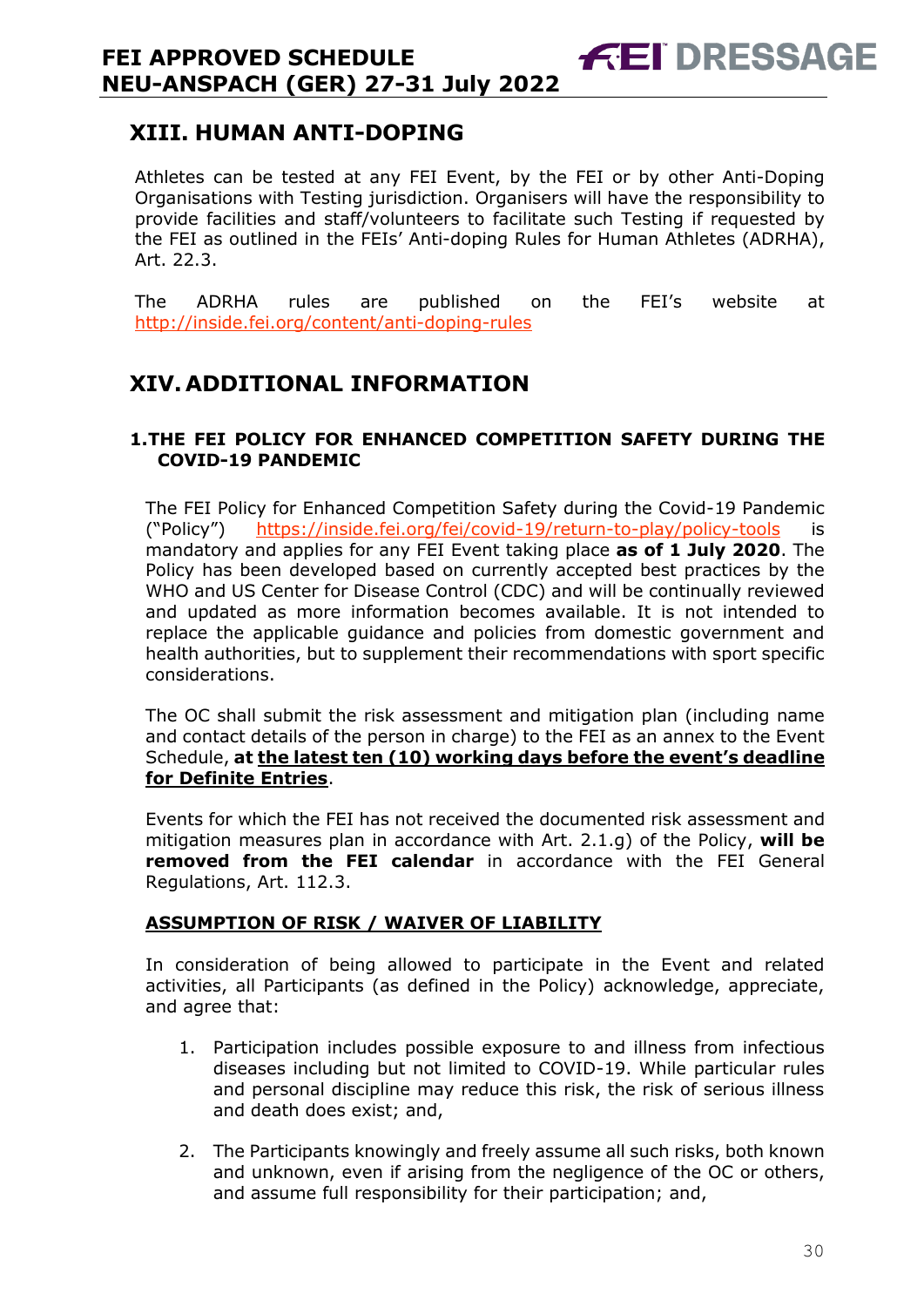3. The Participants willingly agree to comply with the stated and customary terms and conditions for participation as regards protection against infectious diseases. If, however, a Participant observes any unusual or significant hazard during their presence or participation, the Participant will remove themself from participation and bring such to the attention of the nearest official immediately; and,

**FEI DRESSAGE** 

4. The Participants, for themselves and on behalf of their heirs, assigns, personal representatives and next of kin, HEREBY RELEASE AND HOLD HARMLESS THE OC AND THE FEI, their officers, officials, agents, and/or employees, other participants, sponsoring agencies, sponsors, advertisers, and if applicable, owners and lessors of premises used to conduct the event ("RELEASEES"), WITH RESPECT TO ANY AND ALL ILLNESS, DISABILITY, DEATH, or loss or damage to person or property, WHETHER ARISING FROM THE NEGLIGENCE OF RELEASEES OR OTHERWISE, to the fullest extent permitted by law.

The Participants confirm to have read this release of liability and assumption of risk agreement, fully understand its terms, and understand that they have given up substantial rights.

#### <span id="page-31-0"></span>**2.INSURANCES AND NATIONAL REQUIREMENTS**

Equestrian sports involve inherent dangerous risks. To the greatest extent permitted by law, the FEI and the FEI Event Organiser shall NOT be liable for any damages relating to loss of property or injury of any kind to Athletes, Owners, Support Personnel or Horses at or in connection with an FEI Event and the FEI expressly excludes all such liability.

#### **2.1 ATHLETES, OWNERS AND SUPPORT PERSONNEL**

#### **2.1.1 Personal Accident and Health Insurance**

It is your responsibility as an Athlete/Owner/ Support Personnel to ensure that you have adequate personal accident insurance in place to cover your participation at FEI Events and in particular to insure against any personal injury or medical expenses arising from an accident, injury or illness which may occur at a FEI Event.

You should check with your National Federation to confirm if your National Federation's insurance policy (if any) covers personal accidents and/or illnesses which may occur when you are attending at/participating in FEI Events.

If your National Federation does not have a personal accident/health insurance policy or if the National Federation's insurance policy does not cover personal accident or health claims, then you should obtain your own personal accident and health insurance policy to cover your attendance/participation at FEI Events.

#### **2.1.2 Personal Property Insurance**

You should also ensure that you are insured against property loss, theft or damage which may occur at an FEI Event.

Again, the advice is to check with your National Federation to confirm if they have an insurance policy in place which would cover you in case of such property loss, theft or damage. If not, then you should obtain your own personal property insurance to cover such situations.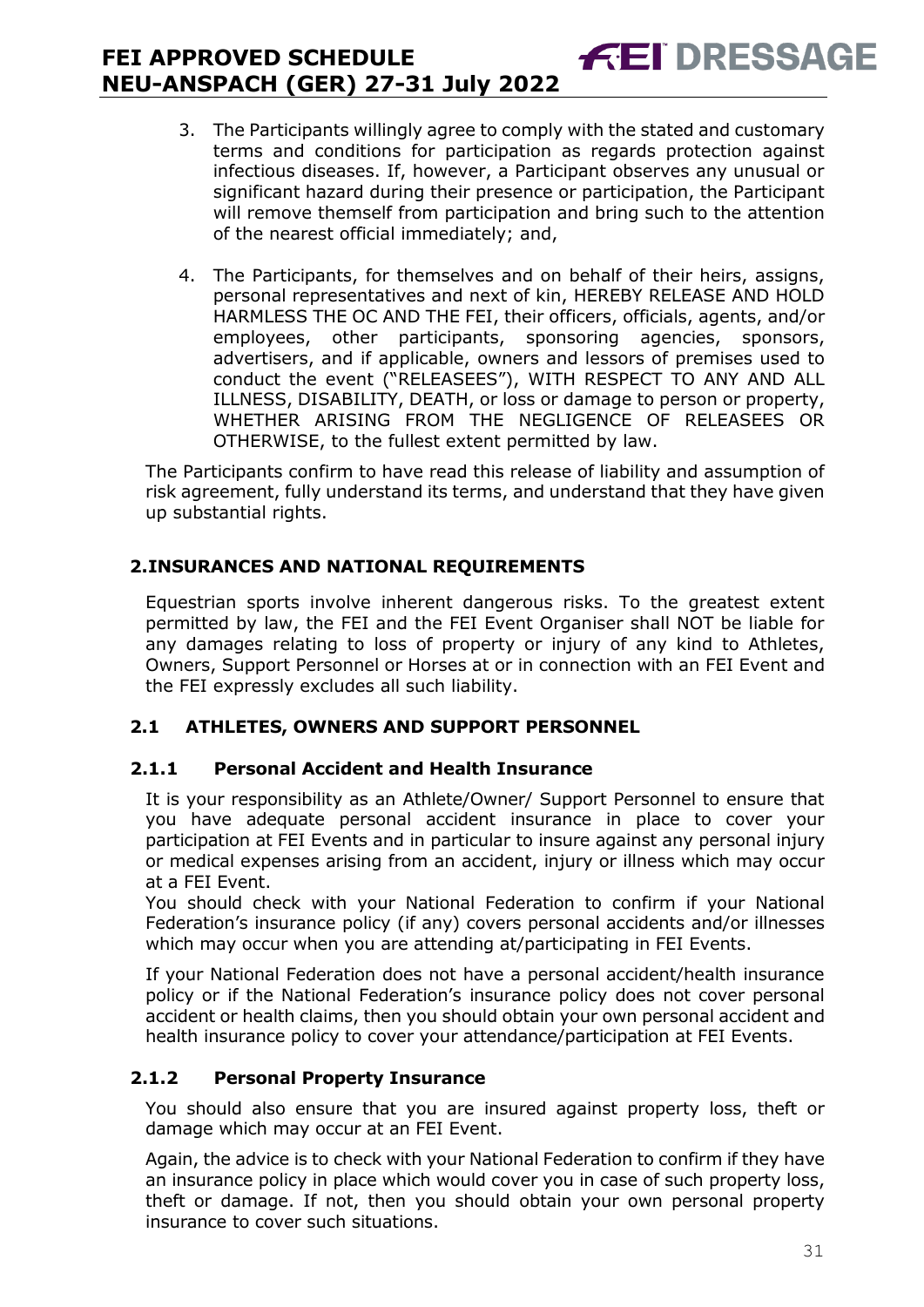#### **2.1.3 Press Equipment**

Press equipment and other items left in the Press workroom, Press lockers, the Press Tribune or anywhere on the showgrounds are left entirely at the owner's risk. The Organising Committee does not accept any responsibility for any loss or damage to such equipment or items. Members of the Press are advised not to leave any equipment or personal items unattended.

**FEI DRESSA** 

#### **2.2 ATHLETES AND OWNERS**

#### **2.2.1 Third Party Liability Insurance**

As an Athlete/Owner you are personally responsible for damages to third parties caused by you, your employees, Support Personnel, your agents or your Horses. You are, therefore, strongly advised to take out third-party liability insurance providing full coverage in relation to FEI Events at home and abroad, and to keep the policy up to date.

The FEI and the Organiser will NOT be responsible for any damage caused to third parties by you, your employees, Support Personnel, your agents or your Horses.

#### **2.2.2 Additional Liability Information**

The organizer declines any liability for property or pecuniary damage which may happen to visitors, athletes, grooms and horse owners through slight negligence of the organizer, the organizer's delegates or assistants. The OC is liable in case of intent, gross negligence as well as in case of injury to life, body or health and in further cases he is liable for compelling legal liability acc. to the legal requirements.

#### **2.2.3 Horse Insurance**

As an Owner you should ensure that your Horses are adequately insured against any injuries or illnesses they may sustain while participating at a FEI Event.

#### <span id="page-32-0"></span>**3.PROTESTS/APPEALS**

To be valid, all Protests and Appeals must be made in writing and accompanied by a deposit of CHF 150.- or equivalent, as mentioned in the FEI General Regulations, Art. 161-162: [https://inside.fei.org/content/general](https://inside.fei.org/content/general-regs-statutes)[regs-statutes](https://inside.fei.org/content/general-regs-statutes)

#### <span id="page-32-1"></span>**4.DISPUTES**

In the event of any discussion concerning the interpretation of the schedule (in translated languages), the English version will be decisive.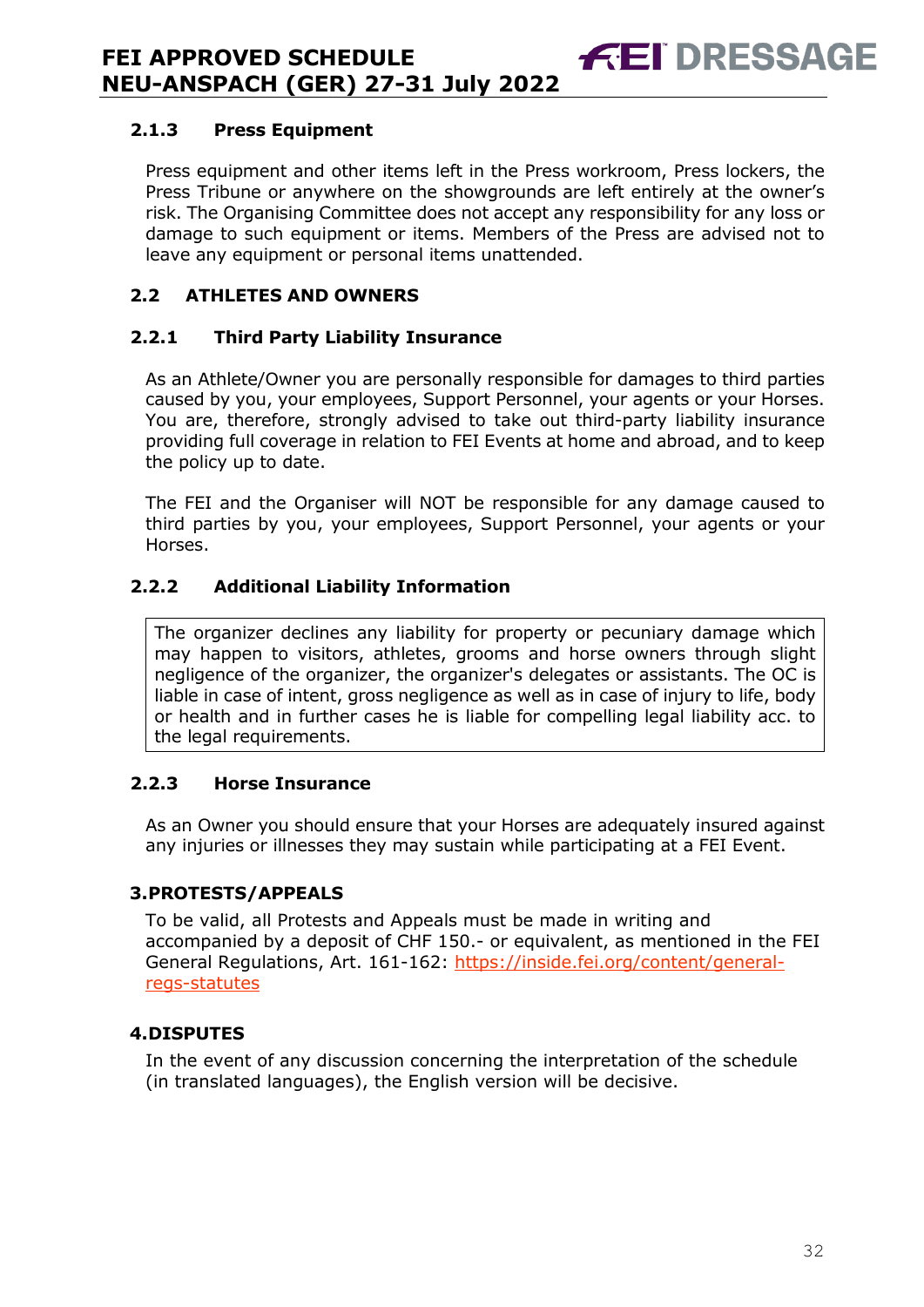#### <span id="page-33-0"></span>**5.MODIFICATION TO SCHEDULE**

In exceptional circumstances, together with the Approval of the Chefs d'Equipe, host NF delegate, if any, and the Ground Jury, the OC may change the schedule in order to clarify any matters arising from an omission or due to unforeseen circumstances. Any such changes must be notified to all Athletes and Officials as soon as possible and they must be reported to the FEI by the Foreign Judge.

**FEI DRESSAGE** 

#### <span id="page-33-1"></span>**6.ADDITIONAL INFORMATION FROM THE ORGANISER**

#### **6.1 GERMAN SHOW RULES**

The OC acknowledges that para 1.4 LPO (German Show Rules) is binding for international events in Germany.

#### **6.2 TIMETABLE**

The times stated under "VIII. TIMETABLE" are subject to alterations.

#### **6.3 FEI-PASSPORTS**

Horses entered in CIMs (CDI1\*/CDI2\*/CDIYH/CDIAm/CDIU25/CDIJ/CDIY/ CDICh/CDIP) in their country of residence are not required to have an FEI Passport or FEI Recognition Card but must be properly registered with the FEI and identifiable (GRs 137.2).

#### **6.4 GERMAN ANIMAL WELFARE ACT**

According to paragraph 6 of the German Animal Welfare Act, trimming the vibrissae around eyes and muzzle as well as clipping or cutting the hairs inside the ears of horses are prohibited.

#### **6.5 INFORMATION ON COVID19**

FEI: see Covid-19 Frequently Asked Questions (FAQs): <https://inside.fei.org/fei/covid-19/faqs>

NF GER: see "Coronavirus: "Impact on Equestrian Sport" (Auswirkungen auf den Pferdesport):<https://www.pferd-aktuell.de/coronavirus>

#### **6.6. DATA PROTECTION BASIC REGULATION**

With the entry declaration the athlete agrees that the Organizer is permitted to save their data and uses photo and film footages made at the event of the athletes for publications.

#### **6.7 DOGS**

All dogs must be leashed and affixed to a human or stationary object on the whole show ground and in the stable area. Violation of this rule will incur a fine of CHF 100 per offence and, in case of a repeated offence at the Event, may lead to exclusion from the Venue (Art. 109.13 General RG).

#### **6.7 INFORMATION ON COVID19**

FEI: see Covid-19 Frequently Asked Questions (FAQs): https://inside.fei.org/fei/covid-19/faqs NF GER: see "Coronavirus: "Impact on Equestrian Sport" (Auswirkungen auf den Pferdesport):<https://www.pferd-aktuell.de/coronavirus>

#### **6.8 HYGIENE MEASURES IN CONNECTION WITH THE EHV-1**

For all measures in place at the time of the Event, please refer to: <https://inside.fei.org/fei/ehv-1>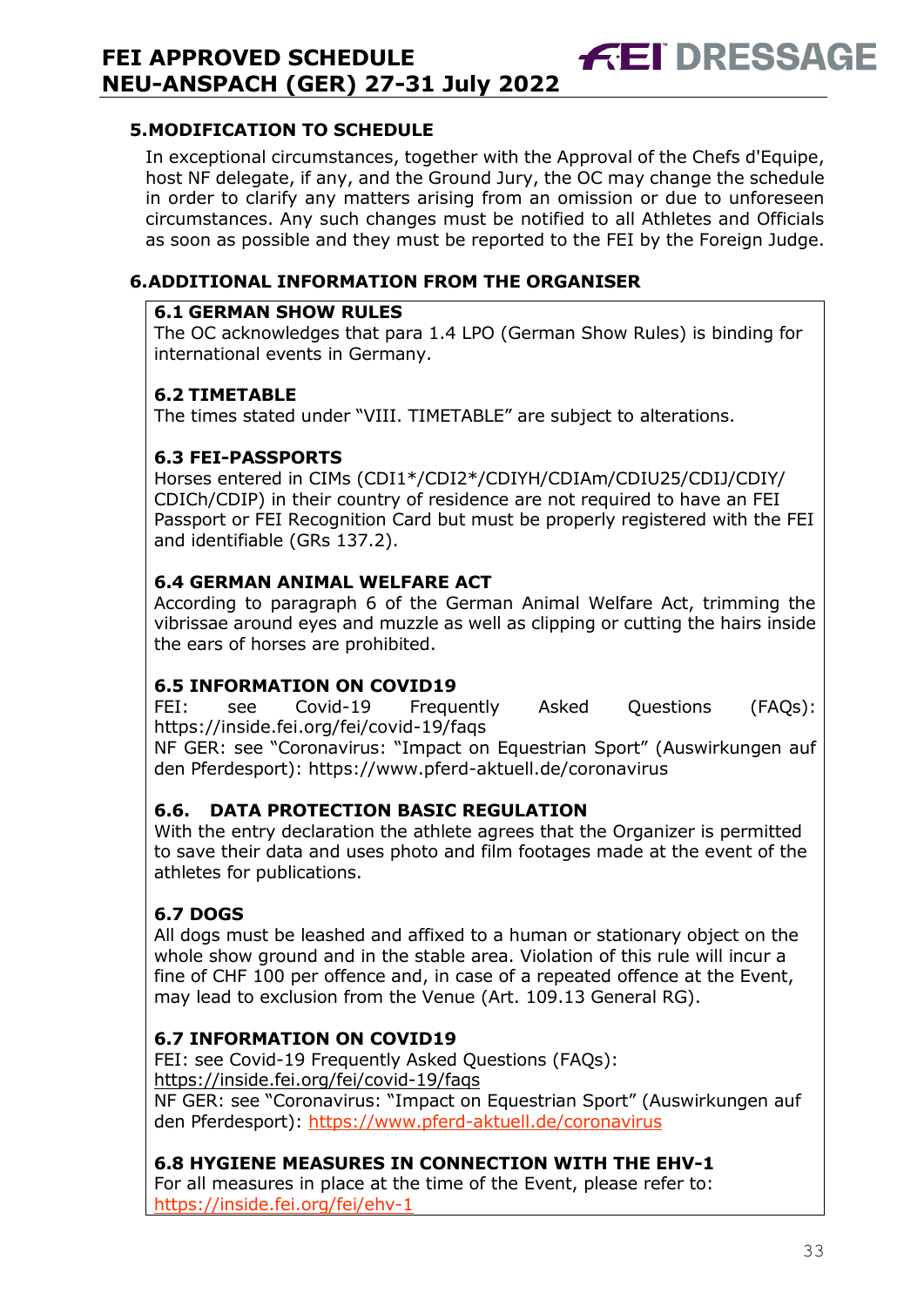#### **Age of Athletes and Horses according to the Event's Category:**

| <b>Event's Category</b>                                               | <b>Age of Athletes</b>                     | <b>Age of Horses</b>        |
|-----------------------------------------------------------------------|--------------------------------------------|-----------------------------|
| <b>Grand Prix/Grand Prix Special/</b><br><b>Grand Prix Freestyle/</b> | As of 16 <sup>th</sup> year                | Min 8 y.o.                  |
| Intermediate II/Intermediate                                          |                                            |                             |
| A/ Intermediate B<br><b>Prix St. Georges/Intermediate</b>             | As of 16 <sup>th</sup> year                |                             |
| I/ Intermediate I Freestyle                                           |                                            | Min. 7 y.o.                 |
| CH-Y/CDIY/CDIOY                                                       | As of $16th$ year to end $21st$ year       | Min. 7 y.o.                 |
| CH-J/CDIJ/CDIOJ                                                       | As of $14th$ year to end $18th$ year       | Min. 6 y.o.                 |
| CH-P/CDIP/CDIOP                                                       | As of $12^{th}$ year to end $16^{th}$ year | Min. 6 y.o.                 |
| CH-Ch/CDICh/CDIOCh                                                    | As of $12th$ year to end $14th$ year       | Min. 6 y.o.                 |
| CH-U25/CDIU25/CDIOU25                                                 | As of $16th$ year to end $25th$ year       | Min. 8 y.o.                 |
| <b>CDIAm</b>                                                          | As of 26 <sup>th</sup> year                | Min. 7 y.o.                 |
|                                                                       |                                            | Medium tour Min. 8 y.o.     |
| <b>CDIYH</b>                                                          | As of $16th$ year                          | Min. $5 y.o. - Max. 7 y.o.$ |
| CH-M-YH-D                                                             | As of 16 <sup>th</sup> year                | $5$ y.o. / 6 y.o. / 7 y.o.  |

#### **DEDUCTIONS FROM PRIZE MONEY AT COMPETITIONS:**

The tax form must be provided to the athletes upon arrival and returned to the Organiser prior to departing.

Distribution of Prizes and Indemnities

All prize money and all prizes in kind rewarded instead of prize money as well as reimbursements (e. g. transport charges, travelling expenses) will be distributed acc. to FEI-RG Art. 127/128 following the last competition at the latest. Settlement will be done per athlete. Depending on the agreement with the horse owner, each athlete binds himself to pass on to the horse owners the prize money or prizes in kind rewarded instead of prize money. The organizer is allowed to deduct possibly outstanding debts of the athlete. Acc. to § 50a EstG this also applies to foreign horse owners. Taxes are due on prize money as well as on prizes given in kind instead of prize money and on reimbursements. As a rule, the deduction (based on the amount received per day) is 0 % on amounts up to and including 250 EUR, 15 % plus solidarity surcharge (currently 0.82 % on the prize money or 5.5 % on the amount of tax deduction) on amounts above 250 EUR.Travelling expenses being taken over or reimbursed are only regarded as revenues if they exceed the actual costs and the reimbursement for additional meal allowances acc. to § 4 Abs. 5 Satz 1 Nr. 5 EstG. The tax deduction has to be certified on demand. Those foreign athletes being exempted from tax deduction are kindly asked to submit an exemption certificate either with the entry or on the first show day at the latest. Every athlete himself is responsible for the correctness of the details he submits.

If Athletes have to be placed equally, the money value of possible prizes in kind (e. g. a car) is divided accordingly.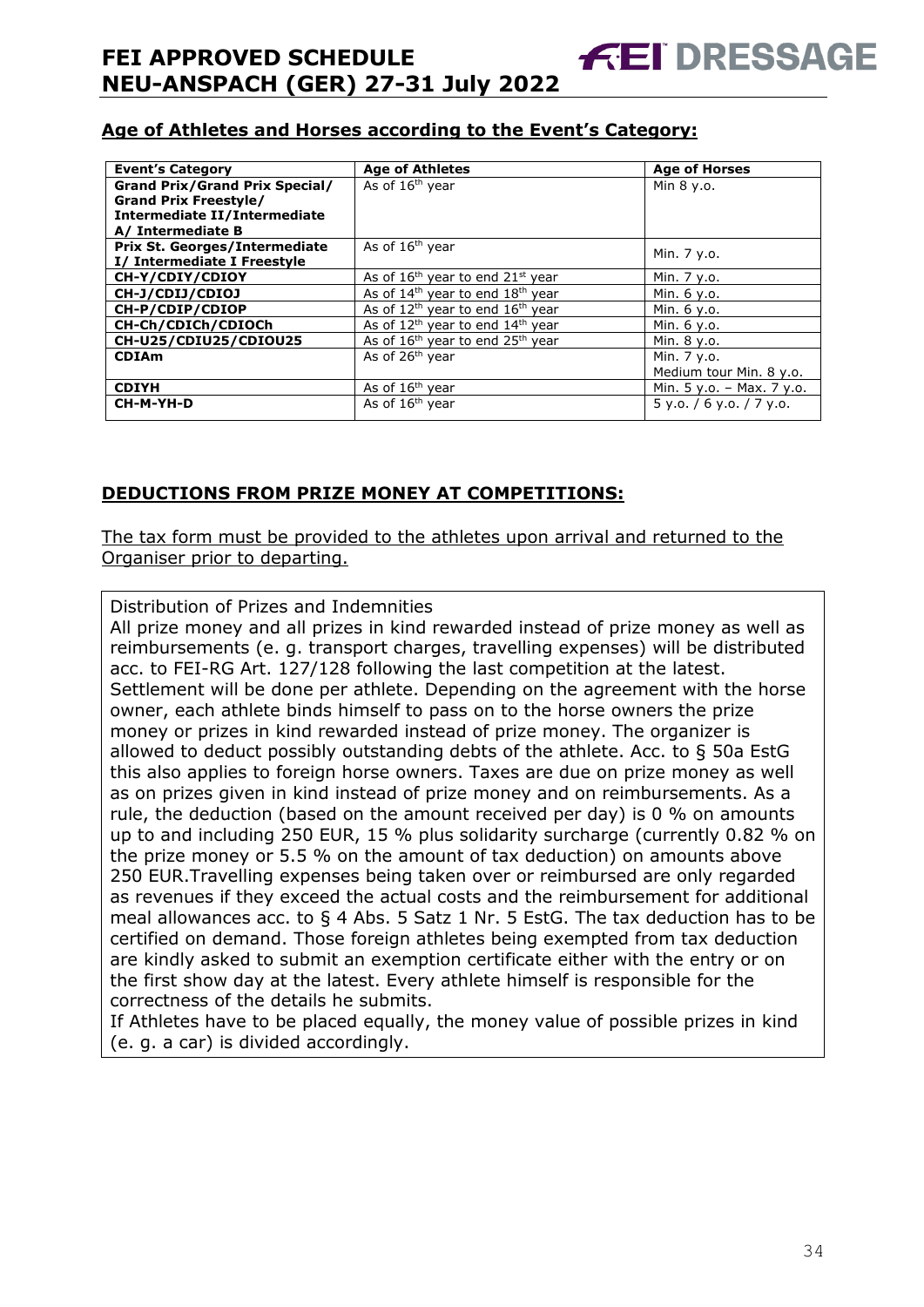#### **IMPORTANT**

#### **The total amount of prize money shown for each Competition in the schedule must be distributed. (FEI General Regulations, Art. 127-128)**

The value of the  $1<sup>st</sup>$  prize must not exceed  $1/3$  of the total prize money announced for the competition. Distribution of prize money: distributed to 25 % of participants. If there are between 5 and 19 athletes in the competition, min 5 prizes must be distributed.

If there are 4 or less athletes in the competition, the table below applies.

| Number of<br><b>Starters</b> |     | 2   | 3   | 4   | From 5 and<br>above                             |
|------------------------------|-----|-----|-----|-----|-------------------------------------------------|
| $1^{\rm st}$                 | 33% | 33% | 33% | 33% | All the prize                                   |
| 2 <sub>nd</sub>              |     | 25% | 25% | 25% | money                                           |
| 3 <sup>rd</sup>              |     |     | 20% | 20% | scheduled                                       |
| 4 <sup>th</sup>              |     |     |     | 15% | must be                                         |
| Total<br>distributed         | 33% | 58% | 78% | 93% | distributed<br>among all<br>placed<br>athletes. |

The amount to be given to each athlete must be stated in the schedule.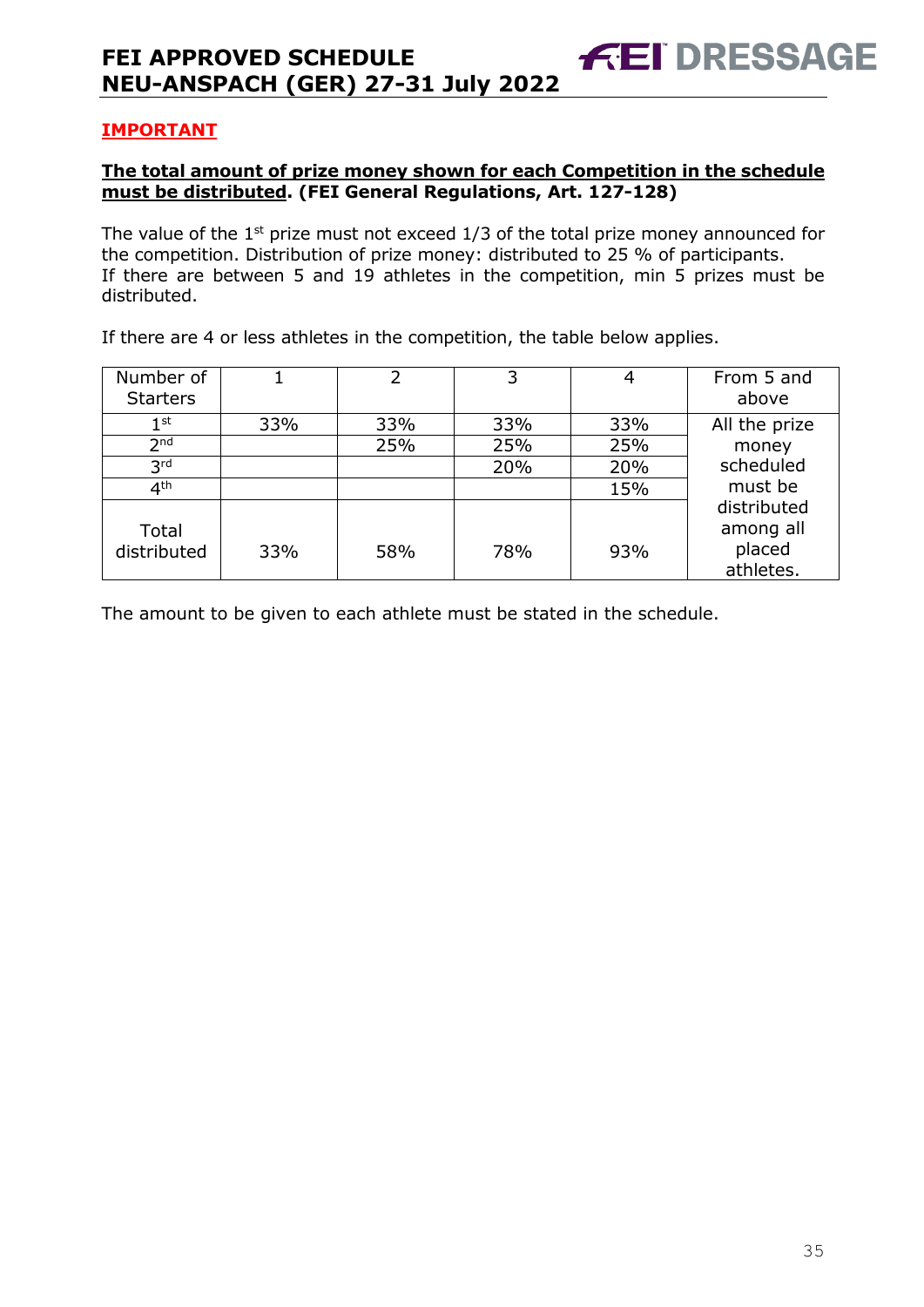# <span id="page-36-0"></span>**XV. ANNEXES**

#### <span id="page-36-1"></span>**1. FEI ENTRY SYSTEM**

Please fill the form below in order to provide you and the other members of your committee or your IT Providers access to the FEI Entry System.

**FEI DRESSAGE** 

| FEI ID <sup>1</sup> : | 10119558                       |                                 |
|-----------------------|--------------------------------|---------------------------------|
| Name $*$ :            | Troiano                        |                                 |
| First Name*:          | <b>Nico</b>                    |                                 |
| $E-Mail^*$ :          | info@nt-equiVents.com          |                                 |
| Access Rights*:       | $\boxtimes$ Admin <sup>2</sup> | $\sqrt{2}$ Consult <sup>3</sup> |

<sup>1)</sup> If already have an FEI user account.

- <sup>2)</sup> Provide you the required access to manage entries and substitutions and download entries/lists.
- 3) You are just able to consult and download the entries/lists.
- \*) Mandatory Fields